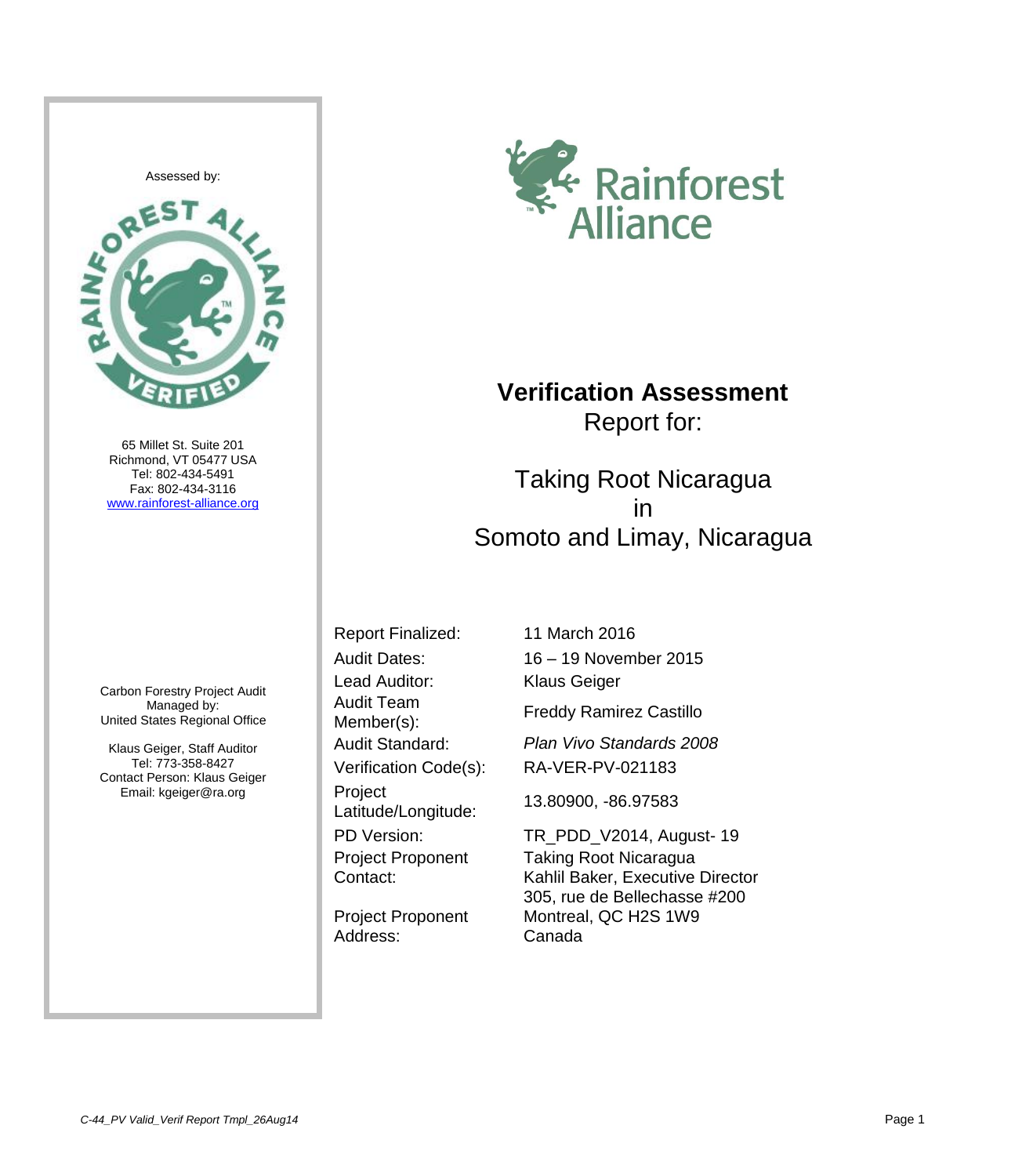# **Table of Contents**

| $\blacktriangleleft$ |     |     |
|----------------------|-----|-----|
|                      |     |     |
|                      |     |     |
|                      | 1.3 |     |
|                      | 1.4 |     |
| $\mathcal{P}$        |     |     |
|                      | 2.1 |     |
|                      | 22  |     |
|                      | 2.3 |     |
|                      | 2.4 |     |
| 3                    |     |     |
|                      | 3.1 |     |
|                      | 3.2 |     |
|                      | 3.3 |     |
|                      | 3.4 |     |
|                      |     |     |
|                      |     |     |
|                      |     | .23 |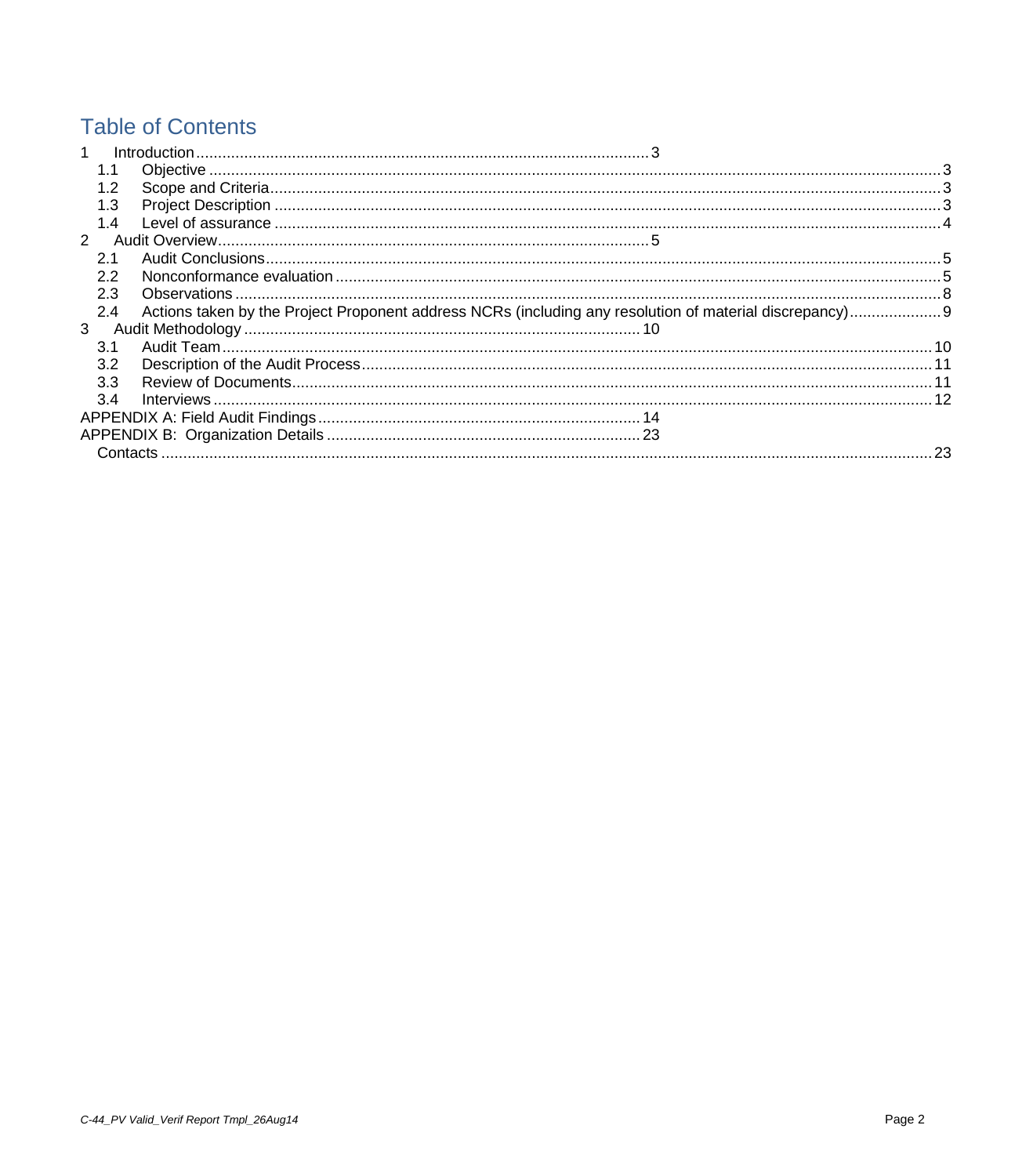## <span id="page-2-0"></span>1 Introduction

The Rainforest Alliance's auditing program was founded in 1989 to certify forestry practices conforming to Forest Stewardship Council (FSC) standards and now focuses on providing a variety of forest auditing services. In addition to being an ANSI ISO 14065:2007 accredited validation and verification body, Rainforest Alliance RA-Cert program is also a member of the Climate, Community, and Biodiversity Alliance (CCBA) standards, and an approved verification body with a number of other forest carbon project standards. For a complete list of the services provided by Rainforest Alliance see [http://www.rainforest](http://www.rainforest-alliance.org/climate.cfm?id=international_standards)[alliance.org/climate.cfm?id=international\\_standards.](http://www.rainforest-alliance.org/climate.cfm?id=international_standards)

Dispute resolution: If Rainforest Alliance clients encounter organizations or individuals having concerns or comments about Rainforest Alliance / RA-Cert and our services, these parties are strongly encouraged to contact the RA-Cert program headquarters directly.

## <span id="page-2-1"></span>**1.1 Objective**

The purpose of this report is to document the conformance of the CommuniTree Carbon Program with the requirements of the Plan Vivo Standard 2008 edition. The project was developed by Taking Root Nicaragua, hereafter referred to as "Project Proponent". The report presents the findings of qualified Rainforest Alliance auditors who have evaluated the Project Proponent's systems and performance against the applicable standard(s).

#### <span id="page-2-2"></span>**1.2 Scope and Criteria**

**Scope:** The scope of the audit is to assess the conformance of Taking Root's CommuniTree Reforestation project in Somoto and San Juan de Limay, Nicaragua against the Plan Vivo Standard 2008 edition. The objectives of this audit included an assessment of the project's conformance with the standard criteria. In addition, the audit assessed the project with respect to the baseline scenarios presented in the project design document. The project covers an area of 866ha. The land is privately owned. Each instance of the project – the plan vivo (land management plan) of a participating farmer is implemented and modelled over a total period of 50 years.

Carbon sequestration has been modeled for these dynamic systems using a conservative average carbon accounting approach, which is achieved for a particular farmer 17 years after the associated trees are planted. The group of participating farmers covered by this verification audit are estimated to remove and/or reduce 301,887 tCO2e over the course of 50-year rotations on the 866 planted hectare equivalents, of which 15% (42,283 tCO<sub>2</sub>e) shall be allocated to the Plan Vivo pooled buffer account. The project began in 2010 and has calculated a GHG reduction and/or removal of 10.956 tCO<sub>2</sub>e during the 01 May 2010 – 31 December 2014 monitoring period, outperforming the original projected sequestration of 2,931 tCO<sub>2</sub>e for the same period, and positioning the project well on track to remove the estimated 301,887 tCO<sub>2</sub>e. From this, the project has allocated 15% of the GHG emission reductions and/or removals over the monitoring period  $(1,643 \text{ tCO}_2e)$  to the Plan Vivo pooled buffer account, resulting in a total of  $9.313$  tCO<sub>2</sub>e of non-buffer credits being verified.

**Standard criteria**: Criteria from the following documents were used to assess this project:

• Plan Vivo Standard 2008

**Materiality**: All GHG sinks, sources and/or reservoirs (SSRs) and GHG emissions equal to or greater than 5% of the total GHG assertion unless otherwise defined by the standard criteria.

## <span id="page-2-3"></span>**1.3 Project Description**

The CommuniTree Carbon Project is a community reforestation project that officially began January 2010. The first project area was in the Municipality of San Juan de Limay; the Municipality of Somoto became the second project area in 2014. The baseline assessments were conducted in 2011 and 2014, respectively. The baseline scenario of the project is the continuation of deforestation and forest degradation (i.e. land use conversion) to the agricultural field – pasture – fallow cycle that began to dominate this region of the country since the so called 'Green [agricultural] Revolution' in the 1950s. Since that time, large swathes of dry tropical forest have been cleared for agricultural purposes. With increasing population density and decreasing soil fertility, crop rotations have shortened, and the fallow period—during which bushy vegetation grew—with it. The result is the context today: low crop yield, erosion, and abysmal levels of biodiversity. The project aims to combat these trends by engaging local producers to reforest portions of their farms and in return receive payments for ecosystem services generated by the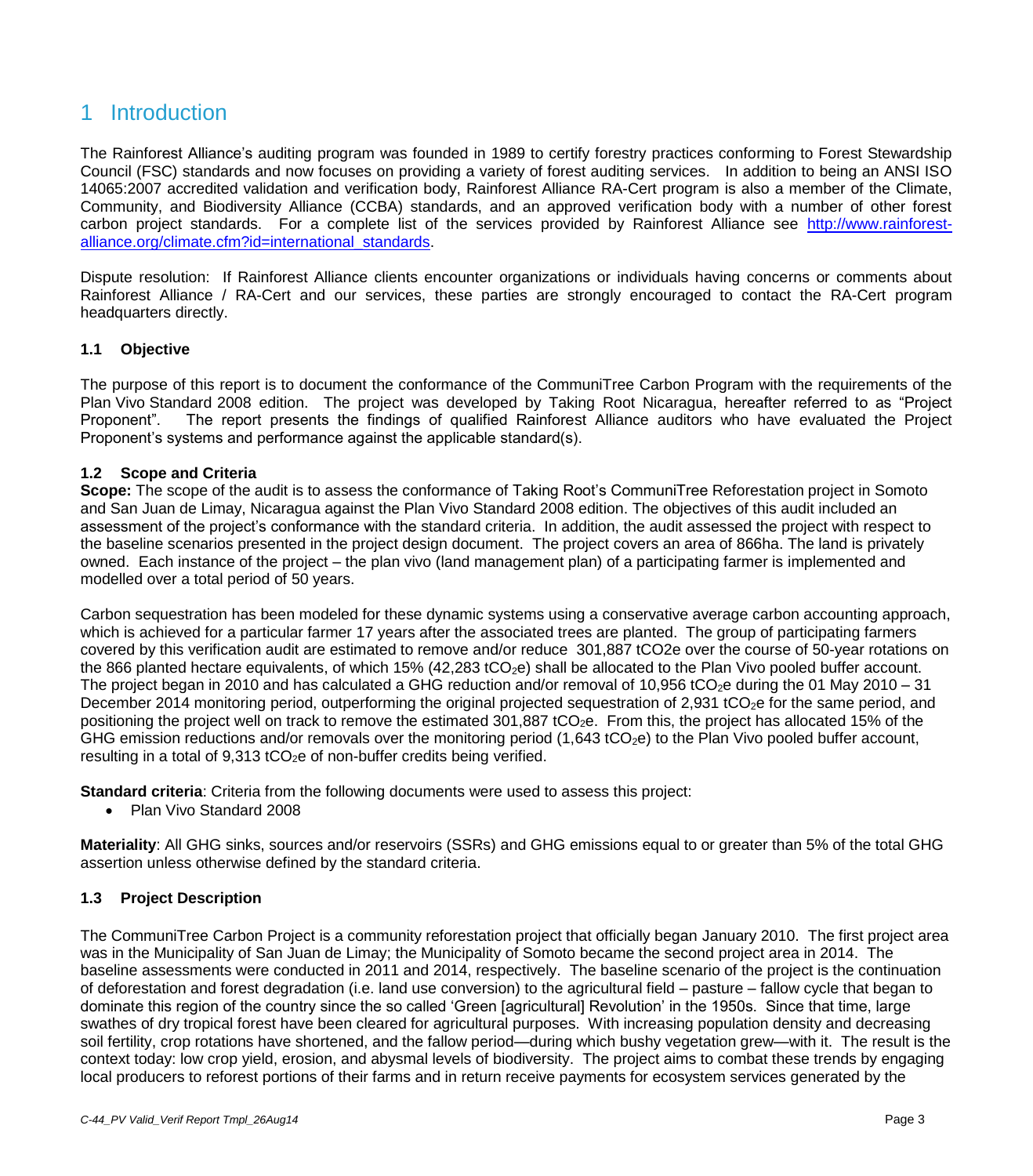planted trees. There are three technical specifications: mixed species forest plantation, silvopasture, and barrier plantings. The vast majority of smallholders are implementing the mixed species forest plantation, and some producers have trees old enough and large enough such that they began a pruning regime. The project currently covers approximately 866 hectares across 500 sites (some smallholders have multiple planting locations), and has a project lifetime of 50 years. The project was previously validated in 2011, and is currently undergoing its verification audit.

## <span id="page-3-0"></span>**1.4 Level of assurance**

The assessment was conducted to provide a reasonable level of assurance of conformance against the defined audit criteria and materiality thresholds within the audit scope. Based on the audit findings, a positive evaluation statement reasonably assures that the project GHG assertion is materially correct and is a fair representation of the GHG data and information.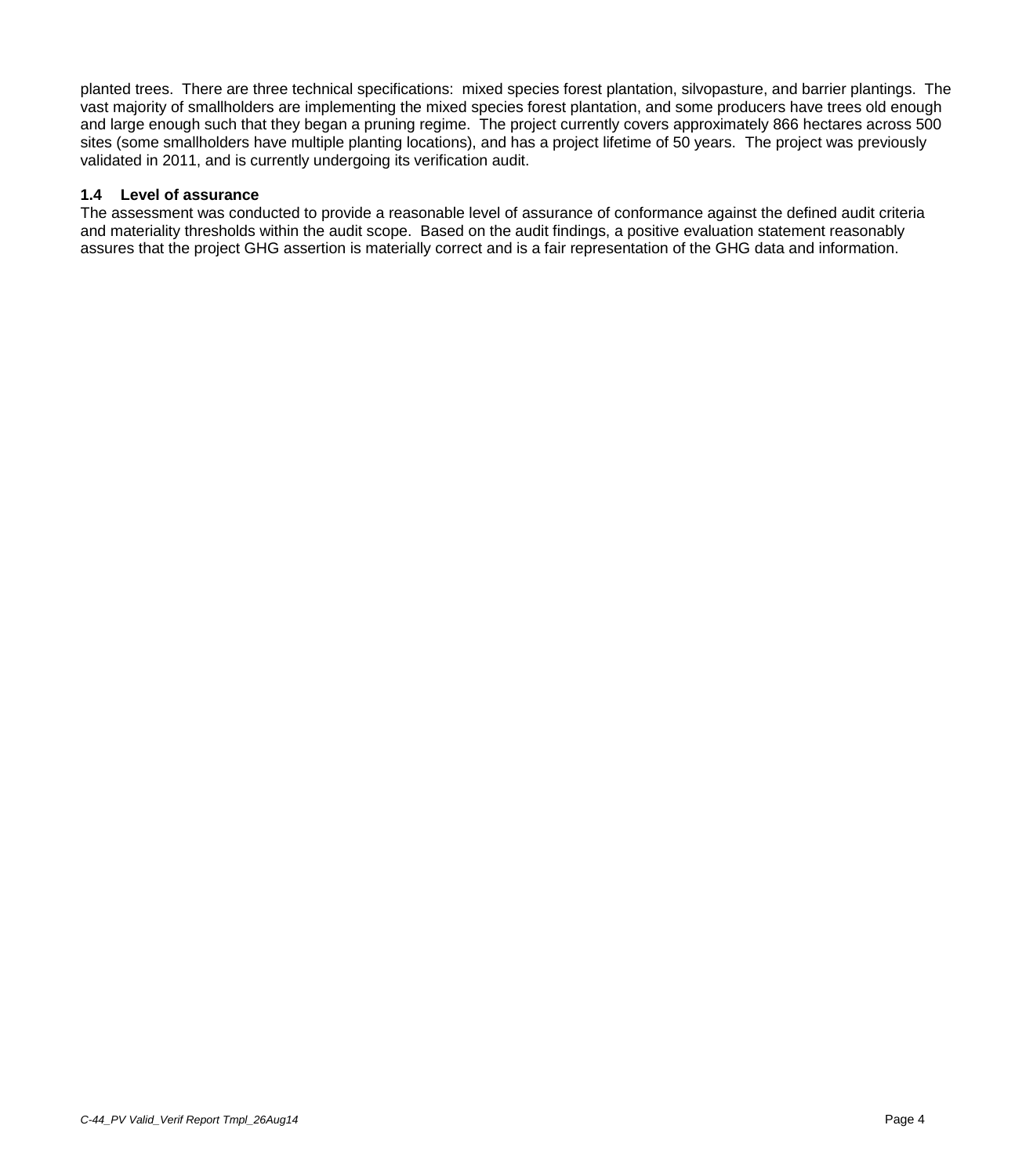## <span id="page-4-0"></span>2 Audit Overview

| Based on Project's conformance with audit criteria, the auditor makes the following recommendation: |                                                                |                                                                                                                                                                                                                                                                                                                                                                                                                                                                                                                                                                                                                                                                                                               |  |  |  |
|-----------------------------------------------------------------------------------------------------|----------------------------------------------------------------|---------------------------------------------------------------------------------------------------------------------------------------------------------------------------------------------------------------------------------------------------------------------------------------------------------------------------------------------------------------------------------------------------------------------------------------------------------------------------------------------------------------------------------------------------------------------------------------------------------------------------------------------------------------------------------------------------------------|--|--|--|
|                                                                                                     | <b>Final Report Conclusions</b>                                |                                                                                                                                                                                                                                                                                                                                                                                                                                                                                                                                                                                                                                                                                                               |  |  |  |
| $\boxtimes$                                                                                         | Verification approved:<br>NCR(s) closed                        |                                                                                                                                                                                                                                                                                                                                                                                                                                                                                                                                                                                                                                                                                                               |  |  |  |
|                                                                                                     | Verification not approved:<br>Conformance with NCR(s) required |                                                                                                                                                                                                                                                                                                                                                                                                                                                                                                                                                                                                                                                                                                               |  |  |  |
|                                                                                                     | <b>Draft Final Report Conclusions</b>                          |                                                                                                                                                                                                                                                                                                                                                                                                                                                                                                                                                                                                                                                                                                               |  |  |  |
| $\boxtimes$                                                                                         | Verification approved:<br>$NCR(s)$ closed                      | The Project Proponent has 7 days from the date of this report to submit any<br>comments related to the factual accuracy of the report or the correctness of                                                                                                                                                                                                                                                                                                                                                                                                                                                                                                                                                   |  |  |  |
|                                                                                                     | Verification not approved:<br>Conformance with NCR(s) required | decisions reached. The auditors will not review any new material submitted<br>at this time.                                                                                                                                                                                                                                                                                                                                                                                                                                                                                                                                                                                                                   |  |  |  |
|                                                                                                     | <b>Draft Report Conclusions</b>                                |                                                                                                                                                                                                                                                                                                                                                                                                                                                                                                                                                                                                                                                                                                               |  |  |  |
|                                                                                                     | Verification approved:<br>No NCRs issued                       | The Project Proponent has 30 days from the date of this report to revise<br>documentation and provide any additional evidence necessary to close the<br>open non-conformances (NCRs). If new material is submitted the auditor will<br>review the material and add updated findings to this report and close NCRs<br>appropriately. If no new material is received before the 30-day deadline, or<br>the new material was insufficient to close all open NCRs the report will be<br>finalised with the NCRs open, and validation and/or verification will not be<br>achieved. If all NCRs are successfully addressed, the report will be finalised<br>and proceed towards issuance of a assessment statement. |  |  |  |
| $\boxtimes$                                                                                         | Verification not approved:<br>Conformance with NCR(s) required |                                                                                                                                                                                                                                                                                                                                                                                                                                                                                                                                                                                                                                                                                                               |  |  |  |

## <span id="page-4-1"></span>**2.1 Audit Conclusions**

Summary of conformance with Plan Vivo Standard Principles:

| <b>Plan Vivo Principles</b>                  | <b>Draft Report</b><br><b>Conformance</b> | <b>Final Report</b><br><b>Conformance</b> |
|----------------------------------------------|-------------------------------------------|-------------------------------------------|
| Effective and transparent project governance | $\boxtimes$ No<br>Yes                     | No<br>$\boxtimes$ Yes                     |
| 2 Carbon benefits                            | Yes<br>No                                 | <b>No</b><br>$\boxtimes$ Yes              |
| 3 Ecosystem benefits                         | Yes<br>No                                 | No<br>$\boxtimes$ Yes                     |
| 4 Livelihood benefits                        | $\boxtimes$ No<br>Yes                     | ' No<br>$\boxtimes$ Yes                   |

Rainforest Alliance has reached a positive verification conclusion on the project's conformance to the Plan Vivo 2008 Standard based on the project's Project Design Document Version 2014, dated 19 August 2014, Mixed Species Forest Plantation (2014- 08-14), Barrier Planting (2014-11-13), and Silvopastoral Technical Specifications (2014-11-13), carbon quantification spreadsheets for each of the technical specifications, Plan Vivo Annual Reports, and field observations. The 866 hectares of project lands planted to date are on track to remove 256,604 tCO2e after the 15% Plan Vivo pooled buffer contributions, in-line with the carbon modeling from the project's Technical Specifications. Each Plan Vivo implemented under the project is expected to achieve its net average carbon benefit in year 17 after their corresponding planting date. While the project employs ex-ante crediting, when considered with ex-post crediting, the project has generated a total net GHG emission reduction and/or removal of 10,956 tCO2e over the course of the 01 May 2010 – 31 December 2014 monitoring period.

## <span id="page-4-2"></span>**2.2 Nonconformance evaluation**

*Note: A non-conformance is defined in this report as a deficiency, discrepancy or misrepresentation that in all probability materially affects carbon credit claims. Non-conformance Request (NCR) language uses "shall" to suggest its necessity but is not prescriptive in terms of mechanisms to mitigate the NCR. Each NCR is brief and refers to a more detailed finding in the appendices.*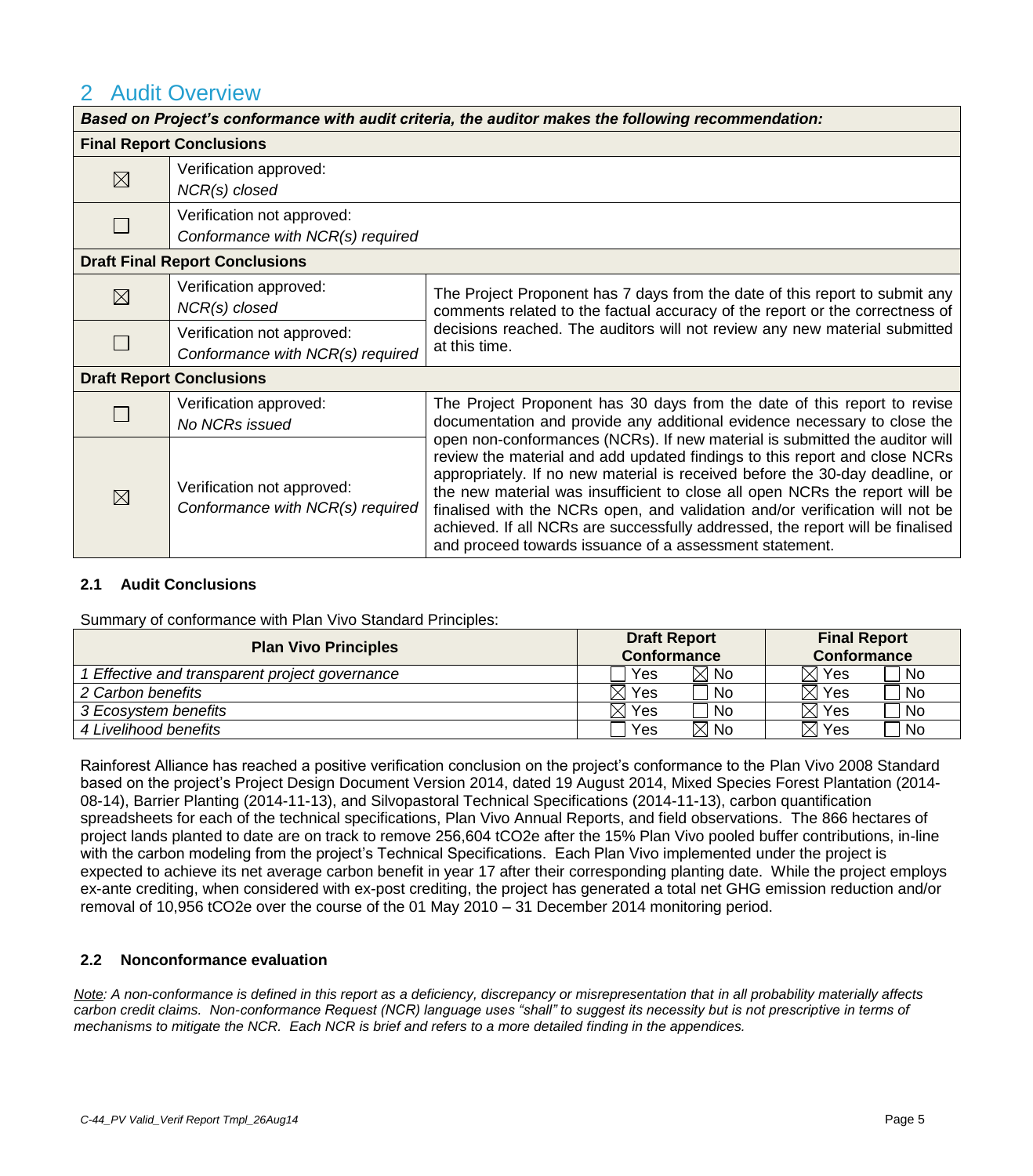*NCRs identified in the Draft Report must be closed through submission of additional evidence by the Project Proponents before Rainforest Alliance can submit an unqualified statement of conformance to the GHG program. Findings from additional evidence reviewed after the issuance of the draft report are presented in the NCR tables below.*

| NCR#:                                        | 01/15                                                                                                                                                                                                                                                                                                                                                                                                                                                                                                                                                                                                                                                                                   |  |  |
|----------------------------------------------|-----------------------------------------------------------------------------------------------------------------------------------------------------------------------------------------------------------------------------------------------------------------------------------------------------------------------------------------------------------------------------------------------------------------------------------------------------------------------------------------------------------------------------------------------------------------------------------------------------------------------------------------------------------------------------------------|--|--|
| Standard & Requirement:                      | Edition;<br>Vivo<br>Standard 2008<br>Effective<br><b>Plan</b><br>Transparent<br>Governance;<br>and<br>Administrative point 4.                                                                                                                                                                                                                                                                                                                                                                                                                                                                                                                                                           |  |  |
| <b>Report Section:</b>                       | Appendix A Indicator 1.1.3                                                                                                                                                                                                                                                                                                                                                                                                                                                                                                                                                                                                                                                              |  |  |
|                                              | <b>Description of Non-conformance and Related Evidence:</b>                                                                                                                                                                                                                                                                                                                                                                                                                                                                                                                                                                                                                             |  |  |
|                                              | The Professional Association for Nicaragua's Integral Development (Asociacion de Profesionales para el Desarrollo<br>Integral de Nicaragua, APRODEIN) is a legal Nicaraguan entity, as pronounced by the Nicaraguan Ministry of the<br>Interior and published in La Gaceta - Diario Oficial. APRODEIN's board of directors has been certified by the<br>Department of Registration and Control of Associations of the Nicaraguan Ministry of the Interior. However,<br>APRODEIN's registration as a Registered taxpayer, as well as the organization's taxpayer ID card-which were<br>submitted as evidence of legal compliance to the auditors—have both expired as of July 3rd, 2015. |  |  |
| <b>Corrective Action Request:</b>            | Organization shall implement corrective actions to demonstrate conformance with the<br>requirement(s) referenced above.<br>Note: Effective corrective actions focus on addressing the specific occurrence<br>described in evidence above, as well as the root cause to eliminate and prevent<br>recurrence of the non-conformance.                                                                                                                                                                                                                                                                                                                                                      |  |  |
| <b>Timeline for</b><br><b>Conformance:</b>   | Prior to verification                                                                                                                                                                                                                                                                                                                                                                                                                                                                                                                                                                                                                                                                   |  |  |
| <b>Evidence Provided by</b><br>Organization: | TR has requested the new documents from the DGI, which are now used as evidence<br>that APRODEIN is indeed a registered taxpayer.                                                                                                                                                                                                                                                                                                                                                                                                                                                                                                                                                       |  |  |
| Findings for Evaluation of<br>Evidence:      | The proponent has provided copies of official documentation demonstrating that<br>APRODEIN is registered as a legal taxpayer; the new registration is valid through<br>January 12 <sup>th</sup> , 2018.                                                                                                                                                                                                                                                                                                                                                                                                                                                                                 |  |  |
| <b>NCR Status:</b>                           | <b>CLOSED</b>                                                                                                                                                                                                                                                                                                                                                                                                                                                                                                                                                                                                                                                                           |  |  |
| Comments (optional):                         | <b>None</b>                                                                                                                                                                                                                                                                                                                                                                                                                                                                                                                                                                                                                                                                             |  |  |

| NCR#:                                                                                                                                                                                                                                                                                                                                                                   | 02/15                                                                                                                                                                                                |  |  |  |  |
|-------------------------------------------------------------------------------------------------------------------------------------------------------------------------------------------------------------------------------------------------------------------------------------------------------------------------------------------------------------------------|------------------------------------------------------------------------------------------------------------------------------------------------------------------------------------------------------|--|--|--|--|
|                                                                                                                                                                                                                                                                                                                                                                         |                                                                                                                                                                                                      |  |  |  |  |
| <b>Standard &amp; Requirement:</b>                                                                                                                                                                                                                                                                                                                                      | Plan Vivo Standard 2008 Edition; Livelihood Benefits Section, Point 2 sub-point 2.                                                                                                                   |  |  |  |  |
| <b>Report Section:</b>                                                                                                                                                                                                                                                                                                                                                  | Appendix A Indicator 4.1.4                                                                                                                                                                           |  |  |  |  |
|                                                                                                                                                                                                                                                                                                                                                                         | <b>Description of Non-conformance and Related Evidence:</b>                                                                                                                                          |  |  |  |  |
|                                                                                                                                                                                                                                                                                                                                                                         | APRODEIN has not implemented a system to back up their data and documents. Much information could potentially<br>be lost were the APRODEIN project offices to suffer a theft, fire, or other mishap. |  |  |  |  |
| As per Plan Vivo 2008 Standard, Livelihood Benefits Section, Point 2 sub-point 2, the project must have evidence of<br>data management and back-up systems.                                                                                                                                                                                                             |                                                                                                                                                                                                      |  |  |  |  |
| <b>Corrective Action Request:</b><br>Organization shall implement corrective actions to demonstrate conformance with the<br>requirement(s) referenced above.<br>Note: Effective corrective actions focus on addressing the specific occurrence<br>described in evidence above, as well as the root cause to eliminate and prevent<br>recurrence of the non-conformance. |                                                                                                                                                                                                      |  |  |  |  |
| <b>Timeline for</b><br><b>Conformance:</b>                                                                                                                                                                                                                                                                                                                              | Prior to verification                                                                                                                                                                                |  |  |  |  |
| Evidence Provided by                                                                                                                                                                                                                                                                                                                                                    | TR has provided a few screenshots of the folders within Dropbox to the auditors as                                                                                                                   |  |  |  |  |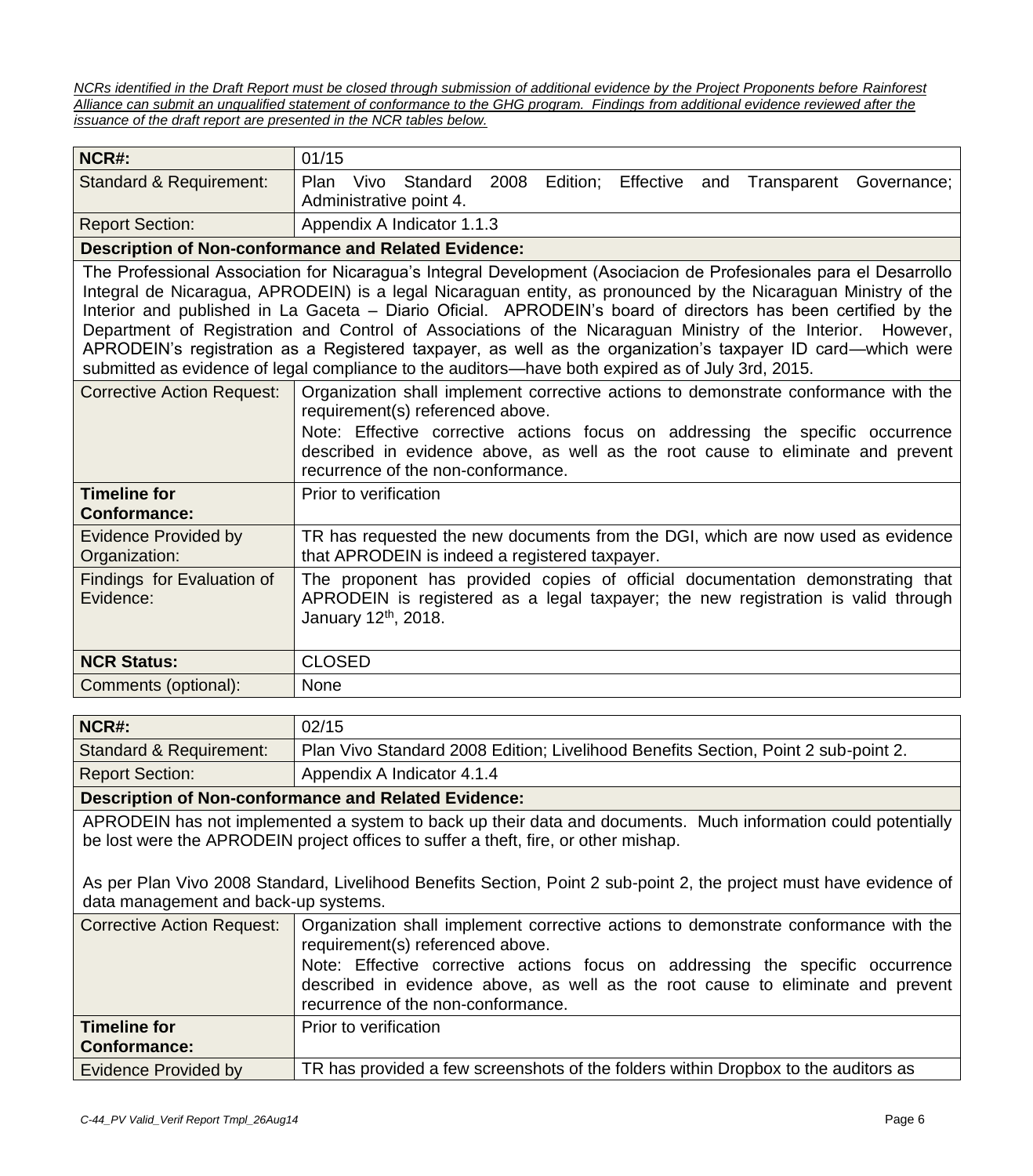| Organization:                           | evidence of this additional backup to be used by APRODEIN employees.                                                                                                                                                                                                                                                                                                                                                                                                                                                                                                                                                                                                                                                                                             |
|-----------------------------------------|------------------------------------------------------------------------------------------------------------------------------------------------------------------------------------------------------------------------------------------------------------------------------------------------------------------------------------------------------------------------------------------------------------------------------------------------------------------------------------------------------------------------------------------------------------------------------------------------------------------------------------------------------------------------------------------------------------------------------------------------------------------|
| Findings for Evaluation of<br>Evidence: | In order to sufficiently backup the files in Nicaragua, Taking Root has installed the<br>business version of Dropbox on each relevant computer. These computers include the<br>main office computer in Limay and Somoto, plus the computers of the head of<br>operations, accounting, IT, and the office managers in all sites. Each user of these<br>computers has been backing up their business files in a specific folder with their name.<br>Each named folder will only be accessible to the computer of its user as to avoid<br>mistakes that lead to the mass deletion of all files. The cloud storage backup space<br>selected by the proponent is commonly used and has sufficient controls in place to<br>avoid accidental deletions of project data. |
| <b>NCR Status:</b>                      | <b>CLOSED</b>                                                                                                                                                                                                                                                                                                                                                                                                                                                                                                                                                                                                                                                                                                                                                    |
| Comments (optional):                    | None                                                                                                                                                                                                                                                                                                                                                                                                                                                                                                                                                                                                                                                                                                                                                             |

| NCR#:                                                | 03/15                                                         |  |
|------------------------------------------------------|---------------------------------------------------------------|--|
| <b>Standard &amp; Requirement:</b>                   | Plan Vivo Standard 2008 Edition; Carbon Benefits; Permanence. |  |
| <b>Report Section:</b>                               | Appendix A Indicator 2.1.3                                    |  |
| Desarintlan of Nan conformance and Delated Eridenaar |                                                               |  |

## **Description of Non-conformance and Related Evidence:**

In 2014 The CommuniTree Carbon Program and Nicaragua as a whole suffered an uncharacteristically extreme drought. Subsequently, a delayed and irregular rainy season demanded supplemental activities to protect seedlings in nurseries and those that had been recently planted. Nevertheless, that year's seasonal unpredictability resulted in high tree mortality in the more recently planted cohorts. As per project SOP, the project areas that experienced tree mortality in 2014 were re-planted during the 2015 planting year, only to undergo a second, similarly severe drought. In sum, the two years of drought impacted 37.09 hectare equivalents of land enrolled in the CommuniTree Carbon Program Project such that the landowners decided not to replant.

| <b>Corrective Action Request:</b>            | Organization shall implement corrective actions to demonstrate conformance with the<br>requirement(s) referenced above.<br>Note: Effective corrective actions focus on addressing the specific occurrence<br>described in evidence above, as well as the root cause to eliminate and prevent<br>recurrence of the non-conformance.                                                                                                                                                                                                                                                                                                                                                                                                                                                                                                                                                                                                            |
|----------------------------------------------|-----------------------------------------------------------------------------------------------------------------------------------------------------------------------------------------------------------------------------------------------------------------------------------------------------------------------------------------------------------------------------------------------------------------------------------------------------------------------------------------------------------------------------------------------------------------------------------------------------------------------------------------------------------------------------------------------------------------------------------------------------------------------------------------------------------------------------------------------------------------------------------------------------------------------------------------------|
| <b>Timeline for</b><br><b>Conformance:</b>   | Prior to verification                                                                                                                                                                                                                                                                                                                                                                                                                                                                                                                                                                                                                                                                                                                                                                                                                                                                                                                         |
| <b>Evidence Provided by</b><br>Organization: | The Project Proponent has referenced the 2014 and 2015 annual reports to the Plan<br>Vivo Foundation, which discuss the impact of the drought on the project. The PP will<br>be relying on the Plan Vivo buffer pool that the Plan Vivo Foundation manages in order<br>to compensate for the losses in sequestered carbon for the trees that will not be<br>replanted. Auditor conversations with the Plan Vivo Foundation confirm that the buffer<br>pool will be relied upon and that the Plan Vivo Foundation has approved this course of<br>action.                                                                                                                                                                                                                                                                                                                                                                                       |
| Findings for Evaluation of<br>Evidence:      | To address the issue of stakeholders dropping out of the project, the Project Proponent<br>will be drawing from the project's risk buffer rather than compensating for the losses by<br>replanting a third time. The risk buffer that the Project Proponent has established<br>through the Plan Vivo Foundation that deducts 15% of saleable offsets to enter a pool<br>with all other Plan Vivo projects across the world to insure against potential "force<br>majeure" events such as severe drought. To date, Taking Root had not needed to<br>utilize the risk buffer as the PP was able to replace its losses by replanting. Thus, in<br>2015 Taking Root had to draw from the risk buffer for 37.09 hectares of land or 10,991<br>tCO2e worth of carbon credits. This is discussed at length in the 2015 CommuniTree<br>Carbon Program Annual Report to Plan Vivo, and the Plan Vivo Foundation has<br>approved this course of action. |
| <b>NCR Status:</b>                           | <b>CLOSED</b>                                                                                                                                                                                                                                                                                                                                                                                                                                                                                                                                                                                                                                                                                                                                                                                                                                                                                                                                 |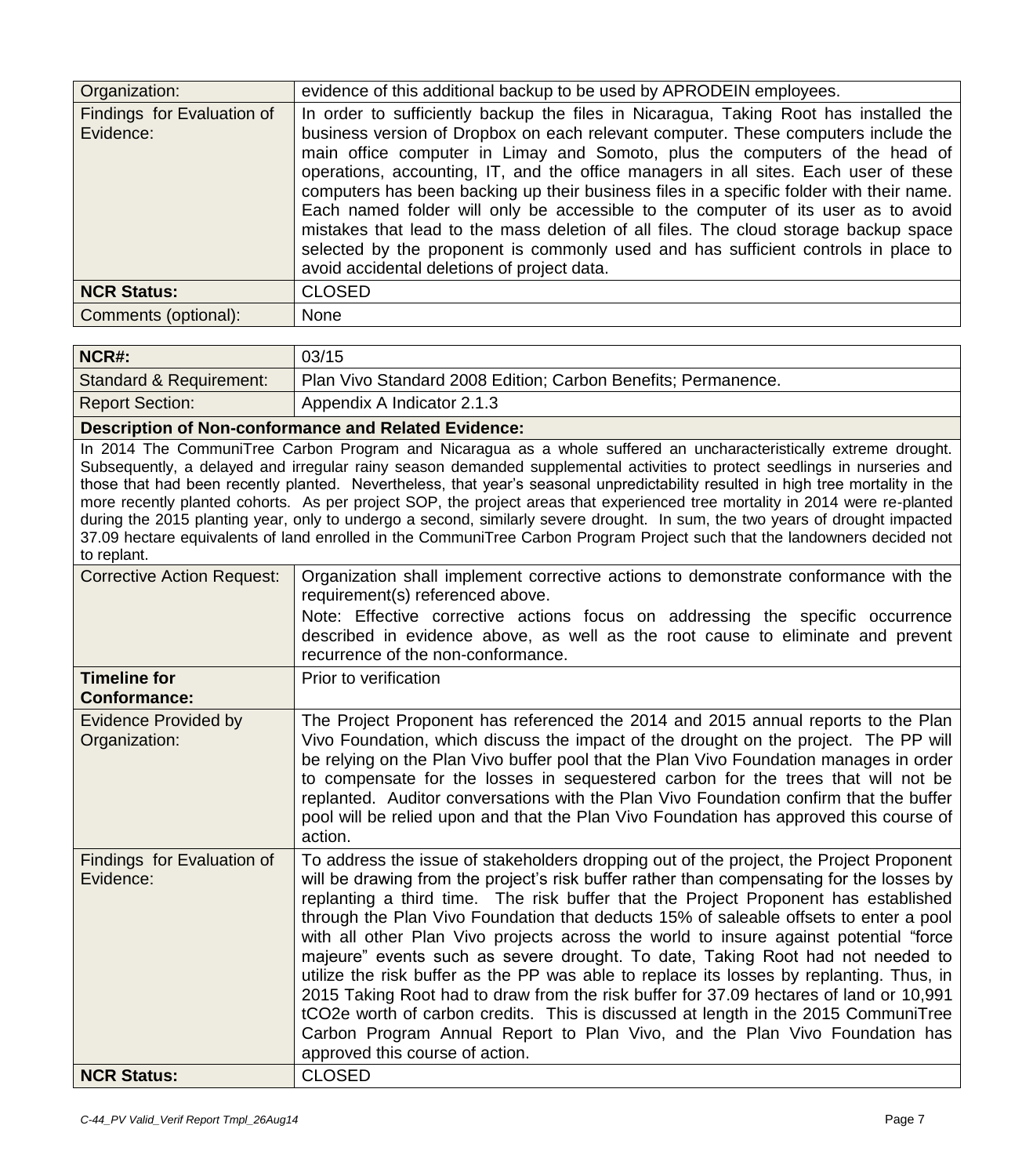| Comments (optional): None |  |
|---------------------------|--|
|---------------------------|--|

#### <span id="page-7-0"></span>**2.3 Observations**

*Note*: Observations are issued for areas that the auditor sees the potential for improvement in implementing standard requirements or in the quality system; observations may lead to direct non-conformances if not addressed. Unlike NCRs, observations are not formally closed. Findings from the field audit related to observations are discussed in Appendix A below.

| <b>OBS</b>                                         | 01/15                                                                                                                                                                                                                                                                                                                                                                                                                                                                                                                                                                                                                                                                                                                                                                                                                                                                                                                                                                                  | Reference Standard & Requirement:        | Plan Vivo Standard 2008 Edition; Effective<br>and Transparent Governance;<br>Administrative point 5.                                                                                                                                                                                          |
|----------------------------------------------------|----------------------------------------------------------------------------------------------------------------------------------------------------------------------------------------------------------------------------------------------------------------------------------------------------------------------------------------------------------------------------------------------------------------------------------------------------------------------------------------------------------------------------------------------------------------------------------------------------------------------------------------------------------------------------------------------------------------------------------------------------------------------------------------------------------------------------------------------------------------------------------------------------------------------------------------------------------------------------------------|------------------------------------------|-----------------------------------------------------------------------------------------------------------------------------------------------------------------------------------------------------------------------------------------------------------------------------------------------|
| Description of findings leading<br>to observation: | The Project Proponent described to auditors that their work with the participants is largely on an<br>individual/family basis, and that beyond the initial community consultations, orientation<br>meetings, and trainings there are no regularly-scheduled group meetings. The PP asserted<br>that continuing consultations are likewise done with individual participants informally with<br>APRODEIN field technicians as initiated by the participant. During the 2015 verification field<br>audit, the auditors met with community members who were given the opportunity to voice their<br>opinion about the project as well as ask questions of the auditors. Participants were generally<br>satisfied with the project, yet some producers proceeded to make requests that were outside of<br>the scope of the project's activities. It appeared that these requests were born out of a<br>confusion of APRODEIN's purpose and capabilities within the context of the project. |                                          |                                                                                                                                                                                                                                                                                               |
| Observation:                                       |                                                                                                                                                                                                                                                                                                                                                                                                                                                                                                                                                                                                                                                                                                                                                                                                                                                                                                                                                                                        | dissatisfaction with project management. | There are a few informal mechanisms in place for participants to discuss issues associated with<br>the running of the project. The Project Proponent should exercise caution and be more<br>proactive in seeking feedback from project participants in order to avoid confusion and potential |

| <b>OBS</b>                                         | 02/15                                                                                                                                                                                                                                                                                                                                                                                                                                                                                                                                                                                                                                                                                                                                                                                                         | Reference Standard & Requirement: | Plan Vivo Standard 2008 Edition; Carbon<br><b>Benefits</b>                                     |
|----------------------------------------------------|---------------------------------------------------------------------------------------------------------------------------------------------------------------------------------------------------------------------------------------------------------------------------------------------------------------------------------------------------------------------------------------------------------------------------------------------------------------------------------------------------------------------------------------------------------------------------------------------------------------------------------------------------------------------------------------------------------------------------------------------------------------------------------------------------------------|-----------------------------------|------------------------------------------------------------------------------------------------|
| Description of findings leading<br>to observation: | the planted trees.                                                                                                                                                                                                                                                                                                                                                                                                                                                                                                                                                                                                                                                                                                                                                                                            |                                   | Some parcels visited were less well-maintained, with early seral vegetation beginning to crowd |
| Observation:                                       | The Project Proponent should consider an additional means to instill in participating producers<br>an awareness of weeding's importance for young trees' establishment and survival. Further,<br>the rows of planted trees under the silvopastoral technical specification are not cleared as they<br>are under the mixed species specification—a two-meter diameter circle is cleared of weedy<br>vegetation around individual trees twice per year during the rainy season. The circle size<br>appeared to vary some in practice, and the PP and the auditors observed that this may be a<br>small clearing for the individual trees. The Project Proponent may improve tree survival and<br>growth by increasing the area cleared around trees planted under the silvopastoral technical<br>specification. |                                   |                                                                                                |

| <b>OBS</b>                                         | 03/15 | Reference Standard & Requirement:                   | Plan Vivo Standard 2008 Edition; Carbon                                                                                                                                                                                                                                                                                                                                               |
|----------------------------------------------------|-------|-----------------------------------------------------|---------------------------------------------------------------------------------------------------------------------------------------------------------------------------------------------------------------------------------------------------------------------------------------------------------------------------------------------------------------------------------------|
|                                                    |       |                                                     | Benefits; Permanence point 1                                                                                                                                                                                                                                                                                                                                                          |
| Description of findings leading<br>to observation: |       | incidences would be recorded for tracking purposes. | The Project Proponent is aware of a pest that has caused limited damage to planted trees.<br>The auditors were shown a tree in a one-year-old silvopastoral parcel whose roots had been<br>burrowed, possibly by a wood-boring beetle, damaging the individual such that it died. The<br>Project Proponent stated that they had not researched this pest much, and supposed that such |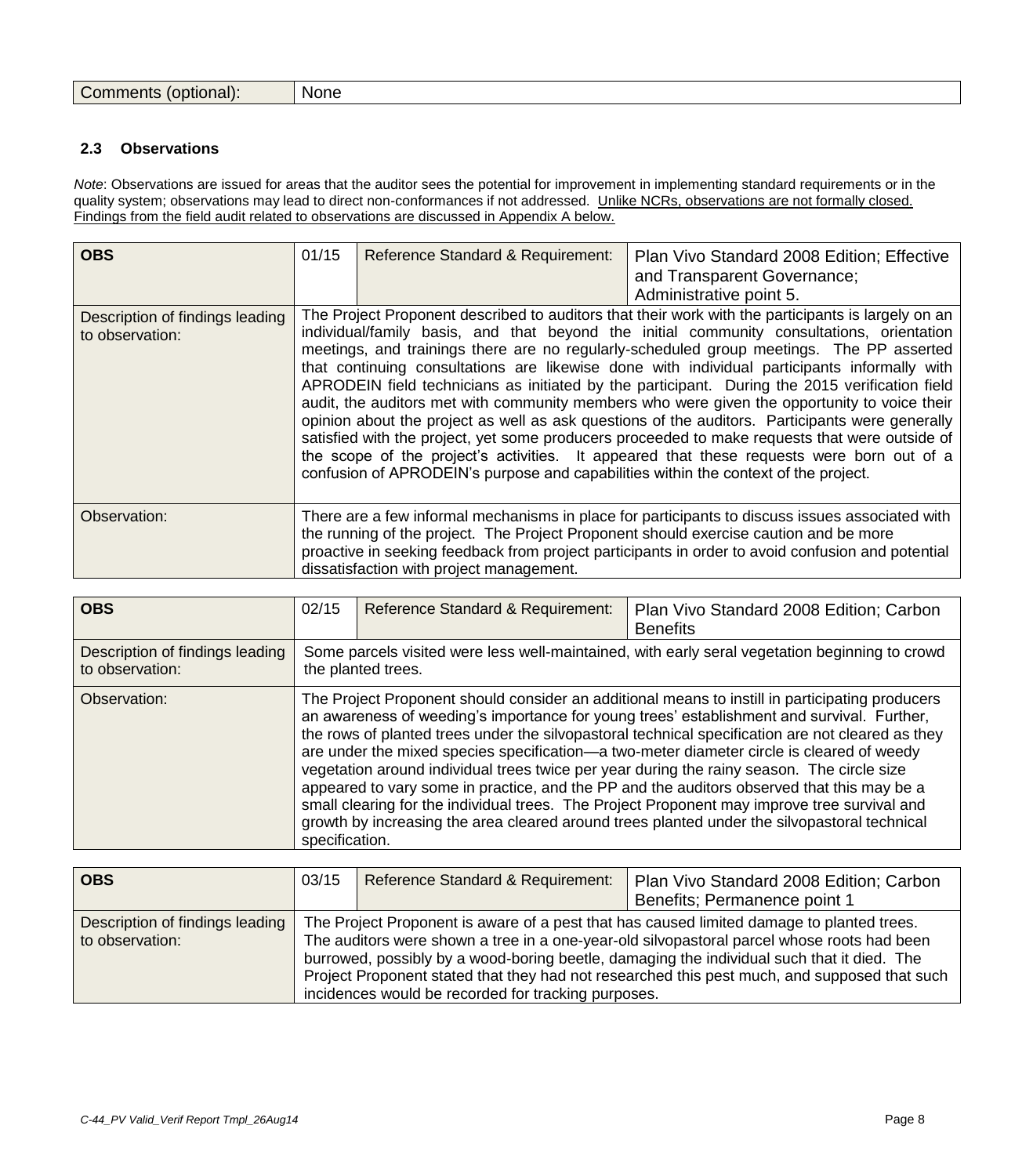## <span id="page-8-0"></span>**2.4 Actions taken by the Project Proponent address NCRs (including any resolution of material discrepancy)**

| Action Taken by Project Proponent following the issuance of the Draft Report | <b>Date</b>                                                        |           |
|------------------------------------------------------------------------------|--------------------------------------------------------------------|-----------|
| Additional documents submitted to audit team (additional documents listed    | $\boxtimes$ Yes $\Box$ No $\Box$ N/A                               | 1/14/2016 |
| below)                                                                       |                                                                    |           |
| Additional stakeholder consultation conducted (evidence described below)     | Yes $\boxtimes$ No $\ulcorner$<br>$\Box$ N/A                       |           |
| Additional clarification provided                                            | N/A<br>$\boxtimes$                                                 | 1/16/2016 |
| Documents revised (document revision description noted below)                | Yes $\boxtimes$ No 1<br>N/A                                        |           |
| GHG calculation revised (evidence described below)                           | $\mid$ Yes $\boxtimes$ No $\lceil$<br>$\overline{\phantom{a}}$ N/A |           |

The project proponent took actions to address the NCRs raised during the field audit and in the draft report. The original Nicaraguan tax registration document the proponent had submitted to evidence APRODEIN being a legal entity and in compliance with relevant laws had in fact expired. The project proponent has since updated APRODEIN's Nicaraguan tax registration documentation, which the proponent subsequently submitted to the auditors (files 1a. and 2a. below). Further, the proponent previously was not storing digital backups of all project documentation, particularly that of APRODEIN in Nicaragua. To remedy this the proponent installed the cloud storage software "Dropbox" on all of the computers that did not already have it, ensuring that files are stored in a secure location outside of the main project offices.

Included in the actions taken by the Project Proponent to address NCRs was the submission of the following revised files:

| <b>Ref</b> | Title, Author(s), Version, Date                     | <b>Electronic Filename</b>             |
|------------|-----------------------------------------------------|----------------------------------------|
| 1a.        | Certificado de Inscripción en el Registro Único del | "Image 1" in NCR Response Form         |
|            | Contribuyente – Régimen General, Douglas Ant. Prado |                                        |
|            | Mija, January 12, 2016                              |                                        |
| 2a.        | Persona Jurídica, Director General DGI Nicaragua,   | "Image 2" in NCR Response Form         |
|            | January 12, 2016                                    |                                        |
| За.        | APRODEIN Datos, David Baumann, January 14, 2016     | "Images $3 - 5$ " in NCR Response Form |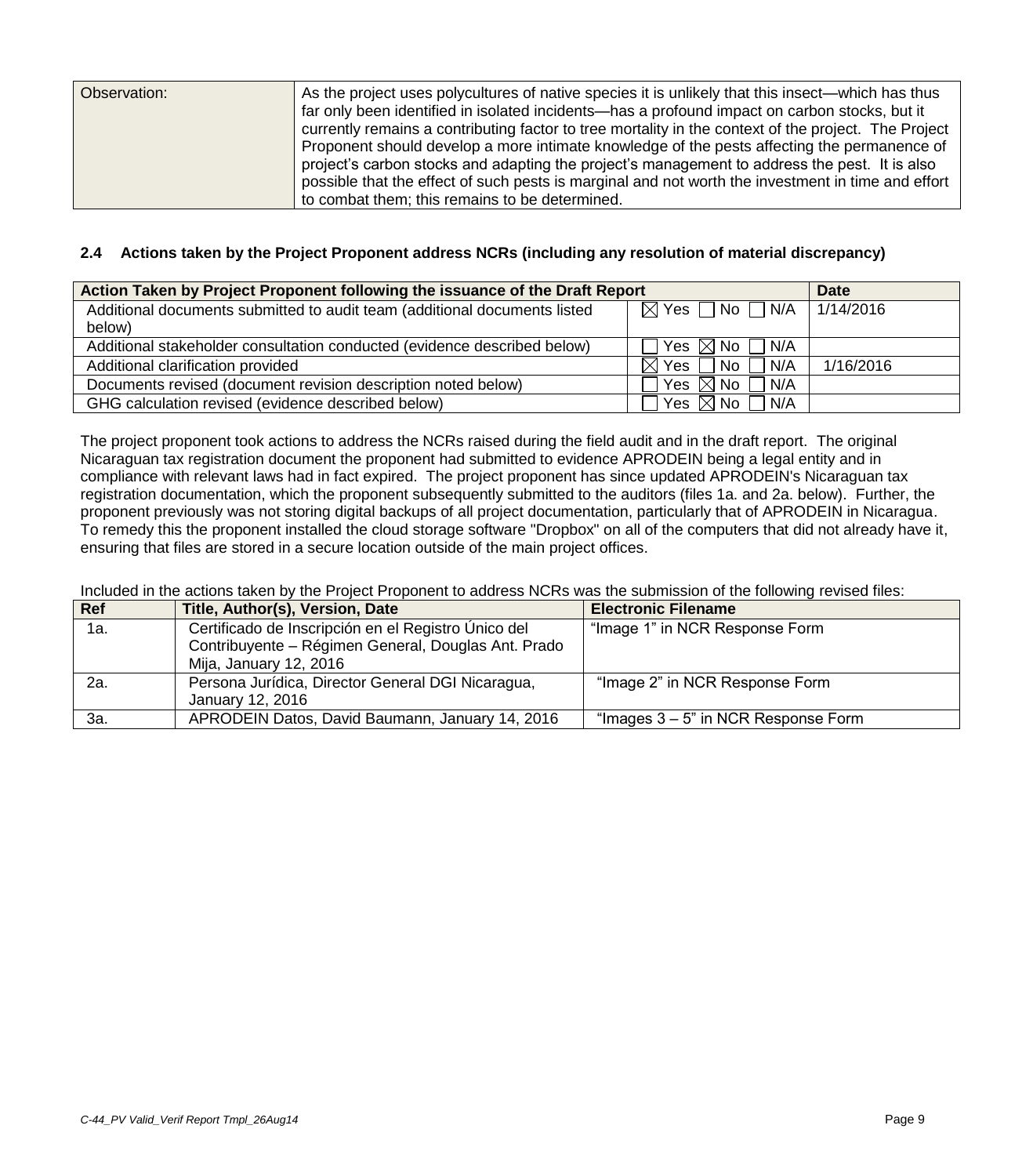# <span id="page-9-0"></span>3 Audit Methodology

## <span id="page-9-1"></span>**3.1 Audit Team**

## Overview of roles and responsibilities:

|                                | <b>Responsibilities</b> |                              |                      |                                     |                                          |                                    |               |                                                   |
|--------------------------------|-------------------------|------------------------------|----------------------|-------------------------------------|------------------------------------------|------------------------------------|---------------|---------------------------------------------------|
| Auditor(s)                     | Lead                    | <b>Desk</b><br><b>Review</b> | On-<br>site<br>visit | <b>Climate</b><br><b>Specialist</b> | <b>Biodiversity</b><br><b>Specialist</b> | <b>Social</b><br><b>Specialist</b> | <b>Report</b> | <b>Senior</b><br><b>Internal</b><br><b>Review</b> |
| <b>Klaus Geiger</b>            |                         |                              |                      |                                     |                                          |                                    |               |                                                   |
| <b>Freddy Ramirez Castillo</b> |                         |                              |                      |                                     |                                          |                                    |               |                                                   |
| Lawson Henderson               |                         |                              |                      |                                     |                                          |                                    |               |                                                   |

Auditor qualifications:

| saanton qaamnootiigino<br>Auditor(s)                                                             | <b>Qualifications</b>                                                                                                                                                                                                                                                                                                                                                                                                                                                                                                                                                                                                                                                                                                                                                                                                                                                                                                                                                                                                                                                                                                                                                                                                                                                                                |
|--------------------------------------------------------------------------------------------------|------------------------------------------------------------------------------------------------------------------------------------------------------------------------------------------------------------------------------------------------------------------------------------------------------------------------------------------------------------------------------------------------------------------------------------------------------------------------------------------------------------------------------------------------------------------------------------------------------------------------------------------------------------------------------------------------------------------------------------------------------------------------------------------------------------------------------------------------------------------------------------------------------------------------------------------------------------------------------------------------------------------------------------------------------------------------------------------------------------------------------------------------------------------------------------------------------------------------------------------------------------------------------------------------------|
| <b>Klaus Geiger</b>                                                                              | Klaus Geiger is a forester with professional experience in Latin America. As<br>Carbon Services Staff Auditor with Rainforest Alliance Klaus conducts and leads<br>carbon field audits for AFOLU projects under six different carbon<br>standards. Prior to working with Rainforest Alliance, Klaus researched Sri<br>Lankan non-timber forest products by documenting species composition and<br>mapping spatial distribution in traditional agroforestry gardens, co-managed the<br>8,000 acre FSC-Certified Yale School Forest, promoted sustainable agriculture<br>techniques for 3.3 years with the Peace Corps in Panama, and, among other<br>experiences, cruised timber with the U.S. Forest Service in Tahoe National<br>Park. Klaus received his Masters of Forestry from the Yale University School of<br>Forestry and Environmental Studies, and holds a Bachelors of Forestry from<br>University of Missouri-Columbia. Klaus is fluent in Spanish and conversational in<br>Sinhala.                                                                                                                                                                                                                                                                                                     |
| <b>Freddy Ramirez Castillo</b>                                                                   | Nicaragüense, ingeniero forestal con una diversa formación y experiencia<br>profesional de 17 años en el ámbito forestal; experto en manejo de recursos<br>naturales renovables, especialista en planificación, ejecución, seguimiento y<br>evaluación de estrategias, programas y proyectos empresariales para el<br>desarrollo humano sostenible con énfasis en el fortalecimiento de capacidades<br>locales para el manejo de los recursos naturales, seguridad alimentaria y<br>comercialización de productos para contribuir al manejo de paisajes de forma<br>sostenible; amplio conocimiento y experiencia en certificación de buen manejo<br>de bosques naturales y plantaciones forestales; comercialización de productos<br>forestales; formación, desarrollo y consolidación de empresas forestales<br>comunitarias y cooperativas, así como organizaciones de asistencia técnica;<br>profunda experiencia y conocimientos de la realidad forestal en especial de las<br>Regiones Autónomas y Río San Juan de Nicaragua; y de otros países de<br>Latinoamérica, conocimientos y experiencia en cambio climático; alta capacidad<br>de gestión de recursos financieros, con excelentes relaciones y coordinaciones<br>interinstitucionales en el sector forestal y ambiental de Nicaragua. |
| Lawson Henderson, Carbon Coordinator,<br>Rainforest Alliance, Independent Technical<br>Reviewer. | Carbon Coordinator with Rainforest Alliance (2012 - current). Education: B.S.F.<br>in forest management from University of New Hampshire, 2005. Experience,<br>Forest Management Associate with Rainforest Alliance, US Region (2008 to<br>2012). Chain of Custody Associate with Rainforest Alliance, US Region (2007-<br>2008). Forest Land Surveyor for a private forest/civil engineering firm in Western<br>Oregon for two years. Auditor on more than 20 FSC forest management and<br>chain of custody audits and assessments. Lead auditor or auditor on 18 forest<br>carbon projects, including 14 IFM projects. Performed VCS audits of ARR, IFM,<br>& REDD forest carbon projects. Project manager on over 250 FSC forest<br>management and chain-of-custody projects. Completed Rainforest Alliance CoC                                                                                                                                                                                                                                                                                                                                                                                                                                                                                   |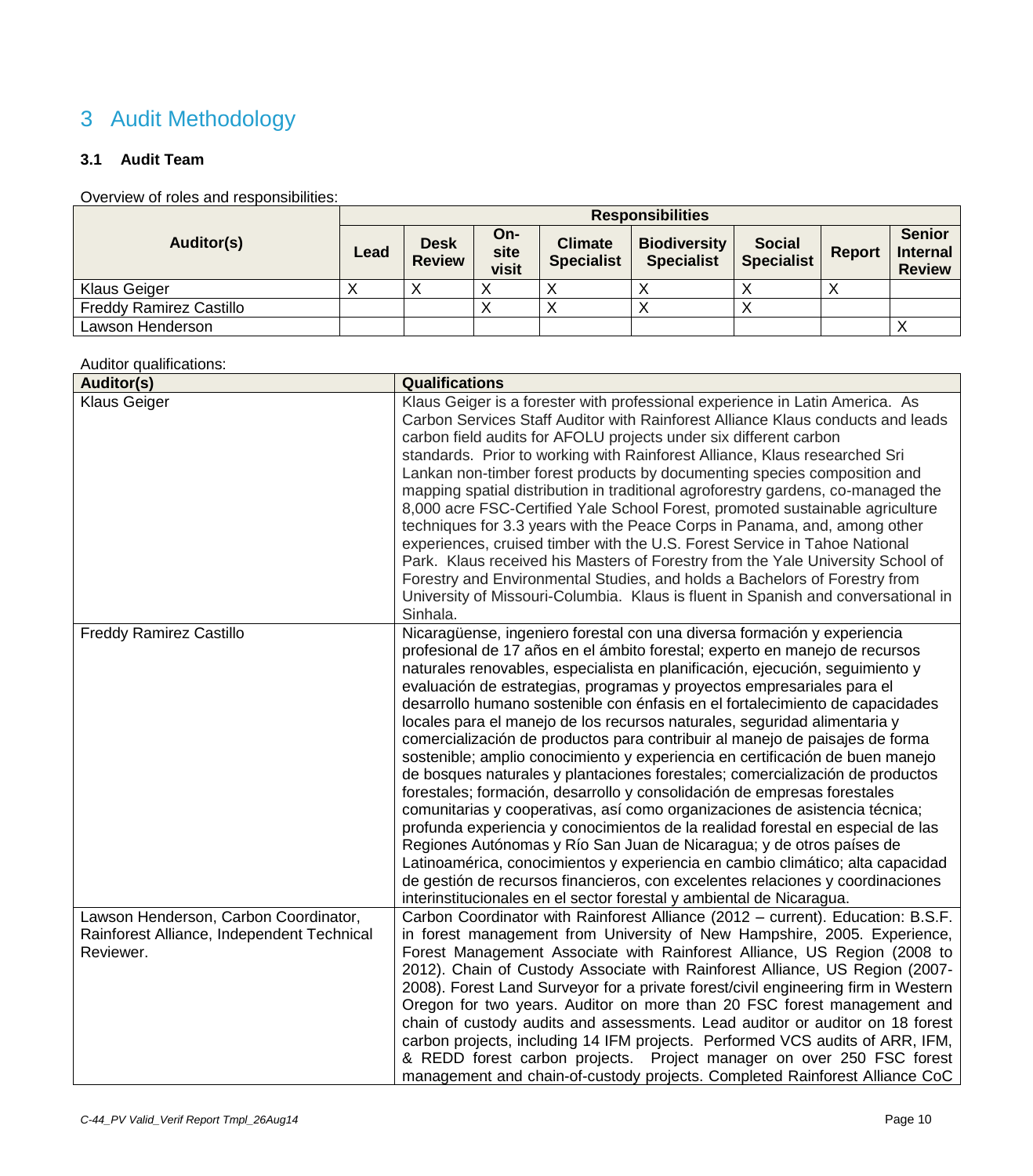| Auditor Training in April 2008, Rainforest Alliance Carbon Verification and    |
|--------------------------------------------------------------------------------|
| Validation Audit Training in March 2009, and Rainforest Alliance Lead Forest   |
| Management Auditor Training in June 2009. Successfully completed the Climate   |
| Action Reserve Lead Verifier Training for the Forest Project, and Urban Forest |
| Project Protocol in September 2010, CAR Lead Verifier credentials renewed in   |
| June 2014. Successfully completed the ISO Quality Management Systems Lead      |
| Auditor Training Course (ISO 9001) in December 2010. ARB Lead Verifier         |
| credentials obtained in October 2012. Member of the Society of American        |
| Foresters and the Forest Guild.                                                |

## <span id="page-10-0"></span>**3.2 Description of the Audit Process**

| <b>Location/Facility</b>                                                  | Date(s)              | Length of<br><b>Audit</b> | Auditor(s)                            |
|---------------------------------------------------------------------------|----------------------|---------------------------|---------------------------------------|
| FONADEFO Headquarters; Managua,<br>Nicaragua                              | Nov 16, 2015         | 2 hours                   | Klaus Geiger, Freddy Ramirez Castillo |
| APRODEIN Headquarters; Somoto,<br>Nicaragua                               | Nov 16, 2015         | 2 hours                   | Klaus Geiger, Freddy Ramirez Castillo |
| <b>Ikalupe Community and Plan Vivo Visits,</b><br>Somoto, Nicaragua       | Nov 17, 2015         | 3.5 hours                 | Klaus Geiger, Freddy Ramirez Castillo |
| Meeting with INAFOR; Somoto, Nicaragua                                    | Nov 17, 2015         | 1.5 hours                 | Klaus Geiger, Freddy Ramirez Castillo |
| APRODEIN Headquarters; Somoto,<br>Nicaragua                               | Nov 17 & 18,<br>2015 | 3 hours                   | Klaus Geiger, Freddy Ramirez Castillo |
| Taking Root/APRODEIN offices; San Juan<br>de Limay, Nicaragua             | Nov 18, 2015         | 2 hours                   | Klaus Geiger, Freddy Ramirez Castillo |
| Plan Vivo Visits, San Juan de Limay,<br>Nicaragua                         | Nov 18, 2015         | 2 hours                   | Klaus Geiger, Freddy Ramirez Castillo |
| El Palmar Community and Plan Vivo Visits,<br>San Juan de Limay, Nicaragua | Nov 19, 2015         | 3.5 hours                 | Klaus Geiger, Freddy Ramirez Castillo |
| Meeting with INAFOR; San Juan de Limay                                    | Nov 19, 2015         | 1.25 hours                | Klaus Geiger, Freddy Ramirez Castillo |
| Taking Root/APRODEIN offices; San Juan<br>de Limay, Nicaragua             | Nov 19, 2015         | 3 hours                   | Klaus Geiger, Freddy Ramirez Castillo |

## <span id="page-10-1"></span>**3.3 Review of Documents**

The following documents were viewed as a part of the field audit:

| <b>Ref</b>    | Title, Author(s), Version, Date                                | <b>Electronic Filename</b>       |
|---------------|----------------------------------------------------------------|----------------------------------|
|               | Plan Vivo Project Design Document (PDD) -                      | CommuniTree-PDD-2014.pdf         |
|               | CommuniTree Carbon Program (formerly Limay                     |                                  |
|               | Community Carbon Program); Kahlil Baker, David                 |                                  |
|               | Baumann, Samuel Gervais and Brooke van Mossel-                 |                                  |
|               | Forrester; TR_PDD V2014, August 19                             |                                  |
| $\mathcal{P}$ | <b>Technical Specification Mixed Species Forest Plantation</b> | 2014_revision_TS_MSFP_final.pdf  |
|               | - Registered Plan Vivo Project: The CommuniTree                |                                  |
|               | Carbon Program; Kahlil Baker, David Baumann, J.                |                                  |
|               | Michaud and Brooke van Mossel-Forrester; Version:              |                                  |
|               | 2014-08-14                                                     |                                  |
| 3             | Technical Specification Boundary Planting - Registered         | 2014_revisionTS_B_20141113.pdf   |
|               | Plan Vivo Project: The CommuniTree Carbon Program;             |                                  |
|               | Kahlil Baker, David Baumann, J. Michaud and Brooke             |                                  |
|               | van Mossel-Forrester; Version: 2014-11-13                      |                                  |
| 4             | Technical Specification Silvopastoral Planting -               | 2014_revision_SP_TS_20141113.pdf |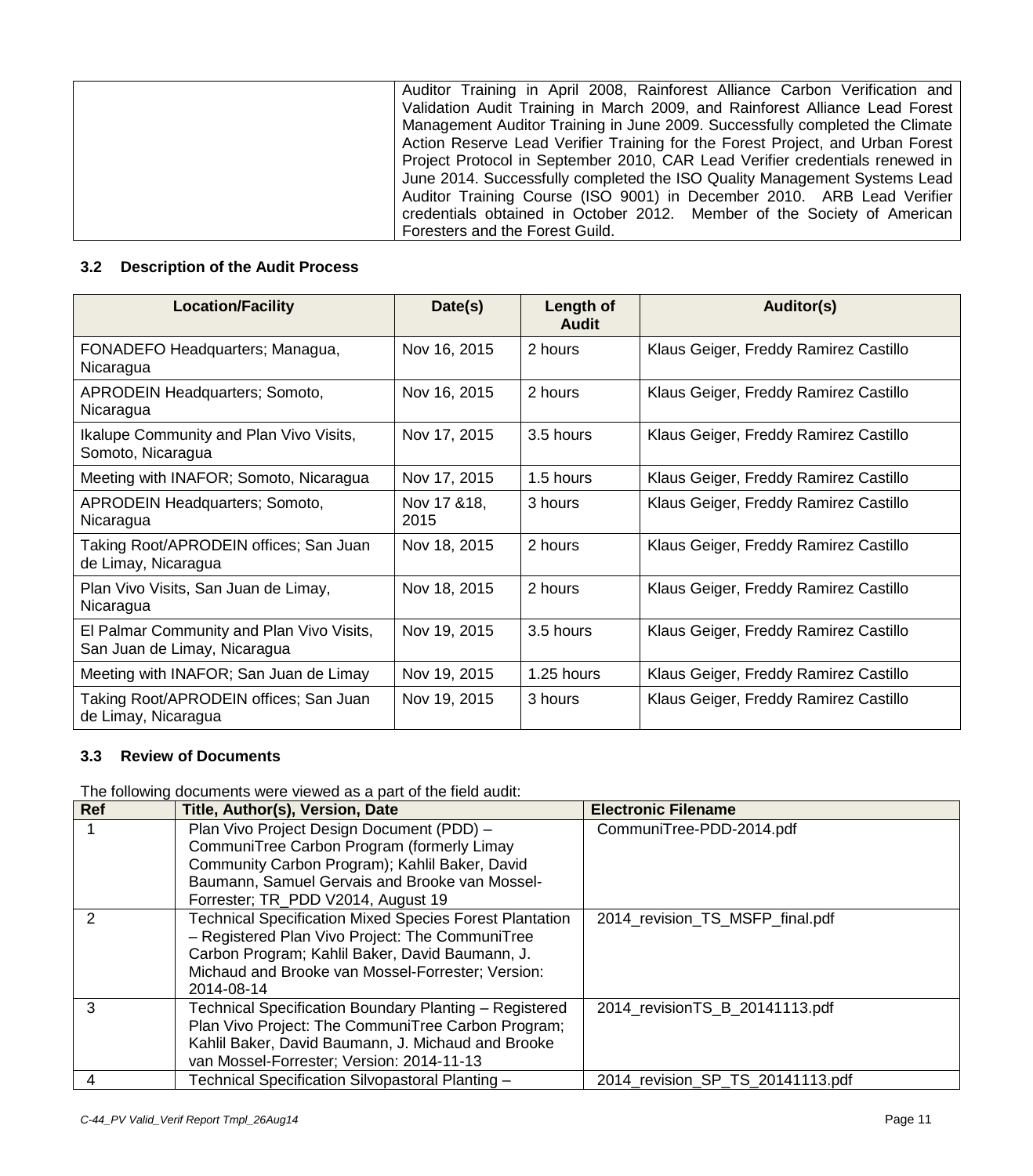|                | Registered Plan Vivo Project: The CommuniTree Carbon     |                                                |
|----------------|----------------------------------------------------------|------------------------------------------------|
|                | Program; Kahlil Baker, David Baumann, J. Michaud and     |                                                |
|                | Brooke van Mossel-Forrester; Version: 2014-11-13         |                                                |
| 5              | Mixed Species Carbon Benefit; Kahlil Baker; 2014.        | MS C benefit.xls                               |
| 6              | Boundary Planting Carbon Benefit; Kahlil Baker; 2014     | Boundary Planting_v5 with Stand Management.xls |
| $\overline{7}$ | Silvopastoral Carbon Benefit; Kahlil Baker; 2014         | Silvo_carbon_v4.xls                            |
| 8              | Cedula-RUC; Nicaraguan Ministerio de Hacienda y          | Cedula ruc.pdf                                 |
|                | Crédito Público; 2013-07-03.                             |                                                |
| 9              | Certificación de Junta Directiva; Nicaraguan Ministry of | Certificado.jpeg                               |
|                | the Interior, Department of Associations; 2015-4-8.      |                                                |
| 10             | Constancia de Inscripción; Nicaraguan Ministry of the    | Constancia de inscripcion.pdf                  |
|                | Interior, Department of Associations; 2010-10-18         |                                                |
| 11             | Constancia de Cumplimiento; Nicaraguan Ministry of the   | Constancia.jpeg                                |
|                | Interior, Department of Associations; 2015-4-8           |                                                |
| 12             | Certificado de Inscripción; Nicaraguan Ministerio de     | Certificado de inscripción.pdf                 |
|                | Hacienda y Crédito Público; 2014-6-4                     |                                                |
| 13             | Decree of Legality; La Gaceta - Diario Oficial of        | Decreto parte 1 (and 2).pdf                    |
|                | Nicaragua; 2010-9-10.                                    |                                                |
| 14             | APRODEIN Statutes; La Gaceta - Diario Oficial of         | Estatutos 1 (through 5).pdf                    |
|                | Nicaragua; 2011-1-24.                                    |                                                |
| 15             | Consolidated financial Statements; Ernst and Young       | b-TR FS 14.pdf                                 |
|                | Global Limited; 2014-12-31.                              |                                                |
| 16             | Registraire des entreprises Québec - Déclaration         | QC inc.PDF                                     |
|                | d'immatriculation; Kahlil Baker; 2007-11-21.             |                                                |
| 17             | Industry Canada - Corporations Canada Registration;      | TR_IndustryCanada_CorpCanada_2007_10.pdf       |
|                | Kahlil Baker; 2007-10-16.                                |                                                |
| 18             | Industry Canada - Canada Corporations Act - Lettres      | Lettres patentes_Can.pdf                       |
|                | Patentes; Minister of Industry; 2007-10-22.              |                                                |
| 19             | Consulta Pública - Los Platanares; Kahlil Baker;         | Consulta_Publica.pdf                           |
|                | January 2010.                                            |                                                |
| 20             | Producer Training Meeting; Kahlil Baker; 17 Aug 2010.    | AttendanceSheet_17_08_10                       |

## <span id="page-11-0"></span>**3.4 Interviews**

The following is a list of the people interviewed as part of the audit. The interviewees included those people directly, and in some cases indirectly, involved and/or affected by the project activities.

| <b>Audit Date</b> | <b>Name</b>                                         | <b>Title</b>                                          |
|-------------------|-----------------------------------------------------|-------------------------------------------------------|
| $11/16 - 11/19$ , | Kahlil Baker                                        | Executive Director, Co-Founder Taking Root            |
| 2015              |                                                     |                                                       |
| $11/16 - 11/19$ , | <b>Elvin Castellon</b>                              | Executive Director and Operations Coordinator -       |
| 2015              |                                                     | <b>APRODEIN</b>                                       |
| 11/16/2015        | Noel Antonio Castrillo Rodriguez                    | Responsable de áreas de proyectos FONADEFO            |
| 11/16/2015        | Luviam Mercedes Zelaya Antúnez                      | Executive Director - FONADEFO                         |
| 11/16/2015        | Marvin Sentero                                      | <b>Technical Specialist - FONADEFO</b>                |
| $11/16 - 11/19$ , | David Baumann                                       | <b>Technical and Financial Director - Taking Root</b> |
| 2015              |                                                     |                                                       |
| $11/16 - 11/19$ , | Celio Lenin Montoya Valladares                      | Administrator and Finance - APRODEIN                  |
| 2015              |                                                     |                                                       |
| 11/17/2015        | Ikalupe, Somoto Community Project Participants (~20 | <b>Community Stakeholders</b>                         |
|                   | present)                                            |                                                       |
| 11/17/2015        | Harry Quintanilla C.                                | Regional INAFOR Coordinator - Municipalidad de        |
|                   |                                                     | Somoto                                                |
| 11/18/2015        | Juan Baraona                                        | Field Technician - APRODEIN                           |
| 11/18/2015        | Juan Mendes                                         | Field Technician - APRODEIN                           |
| 11/18/2015        | Norman                                              | <b>Monitoring Specialist - APRODEIN</b>               |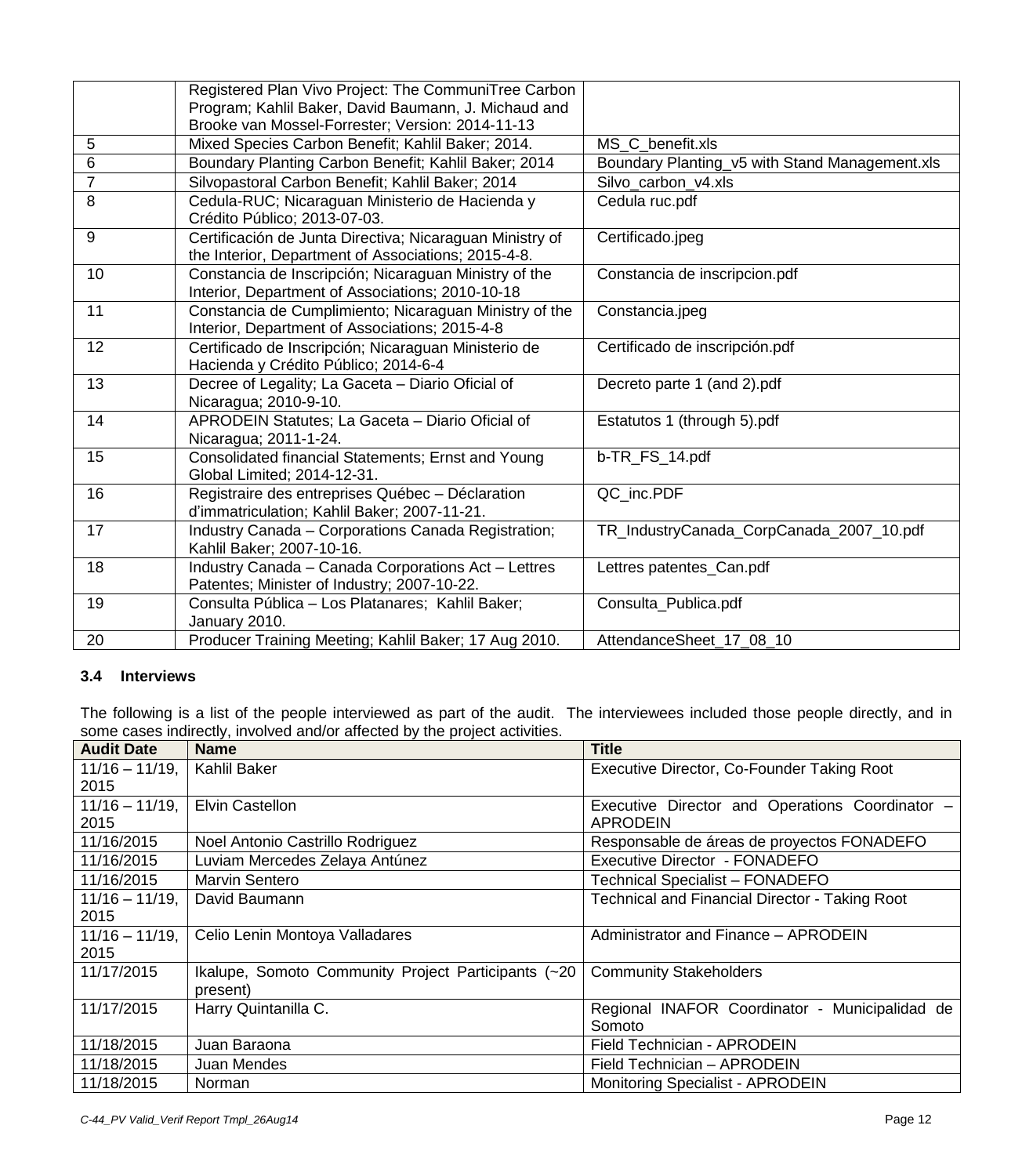| 11/18/2015 | Eduardo                                                                 | <b>Monitoring Specialist - APRODEIN</b>        |
|------------|-------------------------------------------------------------------------|------------------------------------------------|
| 11/18/2015 | Marcel                                                                  | Field Technician - APRODEIN                    |
| 11/19/2015 | El Palmar, San Juan de Limay Community Project   Community Stakeholders |                                                |
|            | Participants (~20 present)                                              |                                                |
| 11/19/2015 | Randolph                                                                | Biodiversity Monitoring Coordinator - APRODEIN |
| 11/19/2015 | Eysin Morasan                                                           | Delegado Municipal San Juan de Limay OF INAFOR |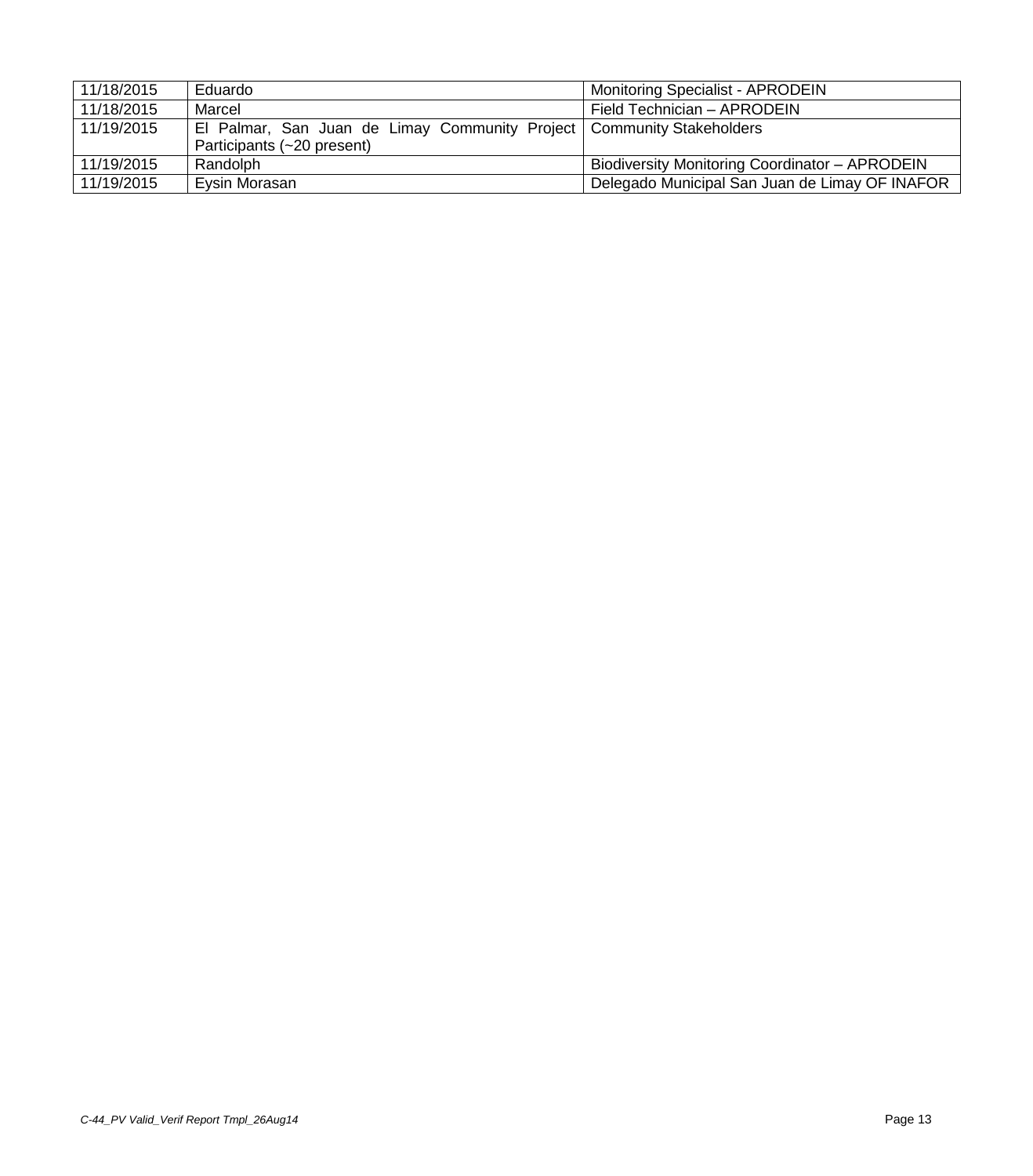## <span id="page-13-0"></span>APPENDIX A: Field Audit Findings

*Note: Findings presented in this section are specific to the findings resulting from the field audit as presented in the Draft Audit Report. Any non-conformances or observations identified during the field audit are noted in this section, and specific NCR and OBS tables are included in section 2 of this report for each identified non-conformance and observations. All findings related to audit team review of additional evidence submitted by the Project Proponent following the issuance of the Draft Audit Report by Rainforest Alliance, is included within section 2 of this report.*

## Principle: **Effective and Transparent Project Governance**

#### **Criteria: Project has established an effective governance structure. Roles and lines of accountability are clear. The project coordinator has necessary core capabilities.**

## Indicator 1.1.1 **Producers**

Must be small-scale farmers and land-users in developing countries with recognized land tenure or user rights.

## Findings from Review on NOVEMBER 16 THROUGH NOVEMBER 19, 2015

Participants in Taking Root's (TR, a.k.a. Enracine) CommuniTree Carbon Program in western Nicaragua are unanimously smallscale subsistence farmers and cattle ranchers. According to the CIA World Factbook, which the Project Proponent cites in the ComuniTree PD, Nicaragua is the poorest country in Central America. Further, the PP notes that the Municipalities of Somoto and San Juan de Limay (where the project is located) are known to be among the poorest regions of Nicaragua; conversations with FONADEFO in Managua confirmed the Project Proponent's assertion.

The CommuniTree PDD requires that participants must have long-term tenure rights, and in practice Taking Root demands that project participants actually own the land they register with the project. The small, rural, farming communities Ikalupe and El Palmar were visited for the 2015 verification audit. The auditors consulted project participants who each confirmed that not only did they have either a title or "juridica" (document) to their property, but also corroborated TR's assertion that ownership or secure long-term land tenure were requirements for eligibility to participate in the CommuniTree Plan Vivo project.

Taking Root has developed the Smallholder Carbon Project Information Management System (SCPIMS) to track all project participants' profiles, store, monitor, and analyze participants' Plan Vivo data including tree growth and yield, generate certificate sales receipts, and more. The SCPIMS program is an effective tool against double-counting; as a further protective measure it generate records with unique IDs so as to ensure no double-counting occurs. SCPIMS also stores electronic copies of land tenure documents, and examples of these were submitted to the auditors for their review.

| Confor                                        | Yes    | Nc | .   |
|-----------------------------------------------|--------|----|-----|
| nance                                         | $\sim$ |    | N/P |
| <b>NCF</b><br>DBS<br>$\overline{\mathcal{Q}}$ | None   |    |     |

## Indicator 1.1.2 **Producers**

Must have a registered Plan Vivo for their own piece of land or be part of a group with a Plan Vivo for a piece of community-owned or managed land. Producers should not be structurally dependent on permanent hired labor, and should manage their land mainly with their own and their family's labor force.

Findings from Review on NOVEMBER 16 THROUGH NOVEMBER 19, 2015

As described in Indicator 1.1.1 above, project participants are required (and are cognizant of this requirement) to own the tract of land they register in the CommuniTree Plan Vivo reforestation project. The Project Proponent also acknowledged the alternative arrangement, whereby a participant may enter in to a contractual agreement with the owners of the property (e.g. the participant's parents), allowing them to implement project activities on said land. Project participants are expected to supply their own labor for project related activities, though it is not uncommon for a producer to hire field hands (some of whom are part of the project) to complete tasks—such as weeding or planting—more quickly. APRODEIN field technicians assist producers estimating the cost in man-hours and funds are allocated to each producer to accomplish these tasks. The tasks for which APRODEIN allocates funds are: site cleaning, digging earth, filling up nursery bags, purchasing barbed wire for fencing, putting up fencing; contracts are signed with project participants after the barbed wire is delivered.  $\blacksquare$   $\blacksquare$   $\blacksquare$   $\blacksquare$   $\blacksquare$   $\blacksquare$   $\blacksquare$   $\blacksquare$   $\blacksquare$   $\blacksquare$   $\blacksquare$   $\blacksquare$   $\blacksquare$   $\blacksquare$   $\blacksquare$   $\blacksquare$   $\blacksquare$   $\blacksquare$   $\blacksquare$   $\blacksquare$   $\blacksquare$   $\blacksquare$   $\blacksquare$   $\blacksquare$   $\blacksquare$   $\blacksquare$   $\blacksquare$   $\blacksquare$   $\blacksquare$   $\blacksquare$   $\blacksquare$   $\blacks$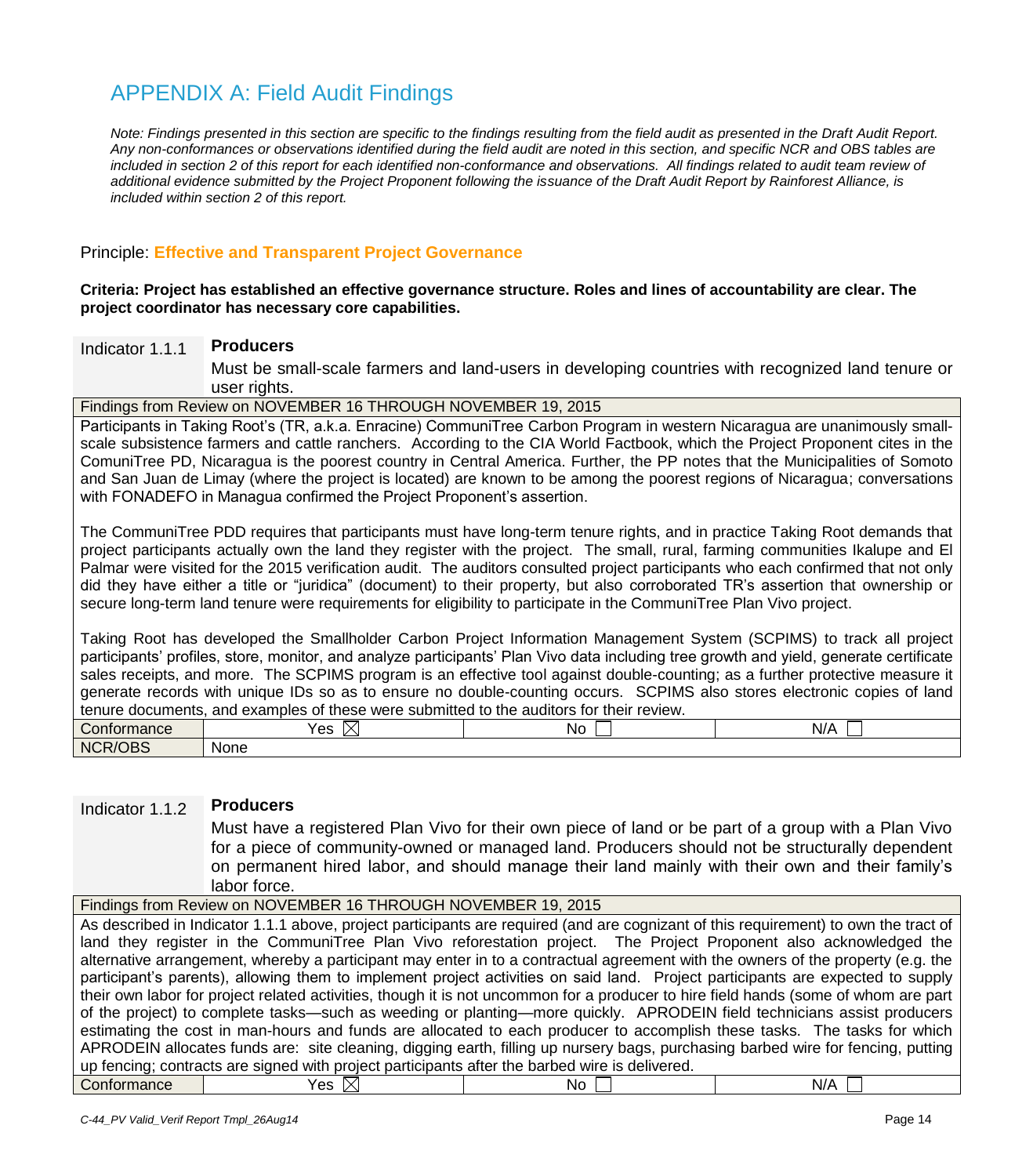| NCR/OBS         | None                                                                                                                                                                                                                                                          |                                                                                                   |     |
|-----------------|---------------------------------------------------------------------------------------------------------------------------------------------------------------------------------------------------------------------------------------------------------------|---------------------------------------------------------------------------------------------------|-----|
|                 |                                                                                                                                                                                                                                                               |                                                                                                   |     |
| Indicator 1.1.3 | <b>Administrative:</b>                                                                                                                                                                                                                                        |                                                                                                   |     |
|                 | Legal and organizational framework with the ability and capacity to aggregate carbon from multiple                                                                                                                                                            |                                                                                                   |     |
|                 | land-owners and transact to purchasers, and monitor progress across all project operations. This                                                                                                                                                              |                                                                                                   |     |
|                 | must include:                                                                                                                                                                                                                                                 |                                                                                                   |     |
|                 |                                                                                                                                                                                                                                                               | • A legal entity (project coordinator) able to enter into sale agreements with multiple producers |     |
|                 | or producer groups for carbon services;                                                                                                                                                                                                                       |                                                                                                   |     |
|                 |                                                                                                                                                                                                                                                               | Standard sale agreement templates for the provision of carbon services;                           |     |
|                 |                                                                                                                                                                                                                                                               | Transparent and audited financial accounts able to the secure receipt, holding and                |     |
|                 | disbursement of payments to producers;                                                                                                                                                                                                                        |                                                                                                   |     |
|                 | $\bullet$                                                                                                                                                                                                                                                     | All necessary legal permissions to carry out the intended activities;                             |     |
|                 |                                                                                                                                                                                                                                                               | Mechanisms for participants to discuss issues associated with the design and running of the       |     |
|                 | project.                                                                                                                                                                                                                                                      |                                                                                                   |     |
|                 | Findings from Review on NOVEMBER 16 THROUGH NOVEMBER 19, 2015                                                                                                                                                                                                 |                                                                                                   |     |
|                 | The Project Proponent has, in the ComuniTree PD 2014 Section 10, provided a figure diagramming the project's organizational                                                                                                                                   |                                                                                                   |     |
|                 | framework. The principal actors in the project are Taking Root, APRODEIN, project participants, the local Ministry of the<br>Environment (MARENA), Community Environmental Commissions (CPCs?), and the municipal governments of Limay and                    |                                                                                                   |     |
|                 | Somoto. The same figure broadly recognizes each actor's main responsibilities.                                                                                                                                                                                |                                                                                                   |     |
|                 |                                                                                                                                                                                                                                                               |                                                                                                   |     |
|                 | Taking Root is a registered Canadian not for profit corporation. The PP has provided evidence in support of this by submitting                                                                                                                                |                                                                                                   |     |
|                 | three documents (items 5, 6, & 7 in section 3.3 of this report). Additionally, the project has previously been validated, and                                                                                                                                 |                                                                                                   |     |
|                 | auditor conversations with government officials in Nicaragua confirmed their belief that the Project Proponent has met all                                                                                                                                    |                                                                                                   |     |
|                 | required Nicaraguan laws and regulations in order to carry out the project (this also holds true for APRODEIN).                                                                                                                                               |                                                                                                   |     |
|                 | The Professional Association for Nicaragua's Integral Development (Asociacion de Profesionales para el Desarrollo Integral de                                                                                                                                 |                                                                                                   |     |
|                 | Nicaragua, APRODEIN) is a legal Nicaraguan entity, as pronounced by the Nicaraguan Ministry of the Interior and published in                                                                                                                                  |                                                                                                   |     |
|                 | La Gaceta – Diario Oficial. APRODEIN's board of directors has been certified by the Department of Registration and Control of                                                                                                                                 |                                                                                                   |     |
|                 | Associations of the Nicaraguan Ministry of the Interior. APRODEIN's registration as a Registered taxpayer, as well as the                                                                                                                                     |                                                                                                   |     |
|                 | organization's taxpayer ID card—which were submitted as evidence of legal compliance to the auditors—are valid through 2018.                                                                                                                                  |                                                                                                   |     |
|                 |                                                                                                                                                                                                                                                               |                                                                                                   |     |
|                 | The Project Proponent has provided the auditors with the standard sale agreement templates and a sample of active                                                                                                                                             |                                                                                                   |     |
|                 | agreements. The sale agreement provides identifying information of the participant, the type of PV technical specification<br>implemented by the participant, the land area, and a breakdown of all expected payments by year.                                |                                                                                                   |     |
|                 |                                                                                                                                                                                                                                                               |                                                                                                   |     |
|                 | Transparent and audited financial accounts – The multinational accounting and financial consulting firm Ernst and Young audits                                                                                                                                |                                                                                                   |     |
|                 | Taking Root on an annual basis, as evidenced by a December 31 <sup>st</sup> , 2014 report submitted by the project proponent. The PP                                                                                                                          |                                                                                                   |     |
|                 | has also provided an APRODEIN expense report for Trimester 3, 2015.                                                                                                                                                                                           |                                                                                                   |     |
|                 |                                                                                                                                                                                                                                                               |                                                                                                   |     |
|                 | Mechanisms for participants to discuss issues – The Project Proponent has submitted documentation such as attendance                                                                                                                                          |                                                                                                   |     |
|                 | sheets and meeting minutes showing that community consultations have taken place during the design phase of the project. In<br>San Juan de Limay, where the project has been running longest, the most recent 'consultations' occurred more than three years  |                                                                                                   |     |
|                 | ago. There have been trainings in Limay since those last consultations, where participants were presumably able to discuss                                                                                                                                    |                                                                                                   |     |
|                 | project-related questions or make comments they had with field technicians and other APRODEIN staff in attendance.                                                                                                                                            |                                                                                                   |     |
|                 |                                                                                                                                                                                                                                                               |                                                                                                   |     |
|                 | The Project Proponent described to auditors that their work with the participants is largely on an individual/family basis, and that                                                                                                                          |                                                                                                   |     |
|                 | beyond the initial community consultations, orientation meetings, and trainings there are no regularly-scheduled group meetings.                                                                                                                              |                                                                                                   |     |
|                 | The PP asserted that continuing consultations are likewise done with individual participants informally with APRODEIN field<br>technicians as initiated by the participant. During the 2015 verification field audit, the auditors met with community members |                                                                                                   |     |
|                 | who were given the opportunity to voice their opinion about the project as well as ask questions of the auditors. Participants                                                                                                                                |                                                                                                   |     |
|                 | were generally satisfied with the project, yet some producers proceeded to make requests that were outside of the scope of the                                                                                                                                |                                                                                                   |     |
|                 | project's activities. It appeared that these requests were born out of a confusion of APRODEIN's purpose and capabilities within                                                                                                                              |                                                                                                   |     |
|                 | the context of the project. OBS 01/15                                                                                                                                                                                                                         |                                                                                                   |     |
|                 |                                                                                                                                                                                                                                                               |                                                                                                   |     |
| Conformance     | Yes $\boxtimes$                                                                                                                                                                                                                                               | No                                                                                                | N/A |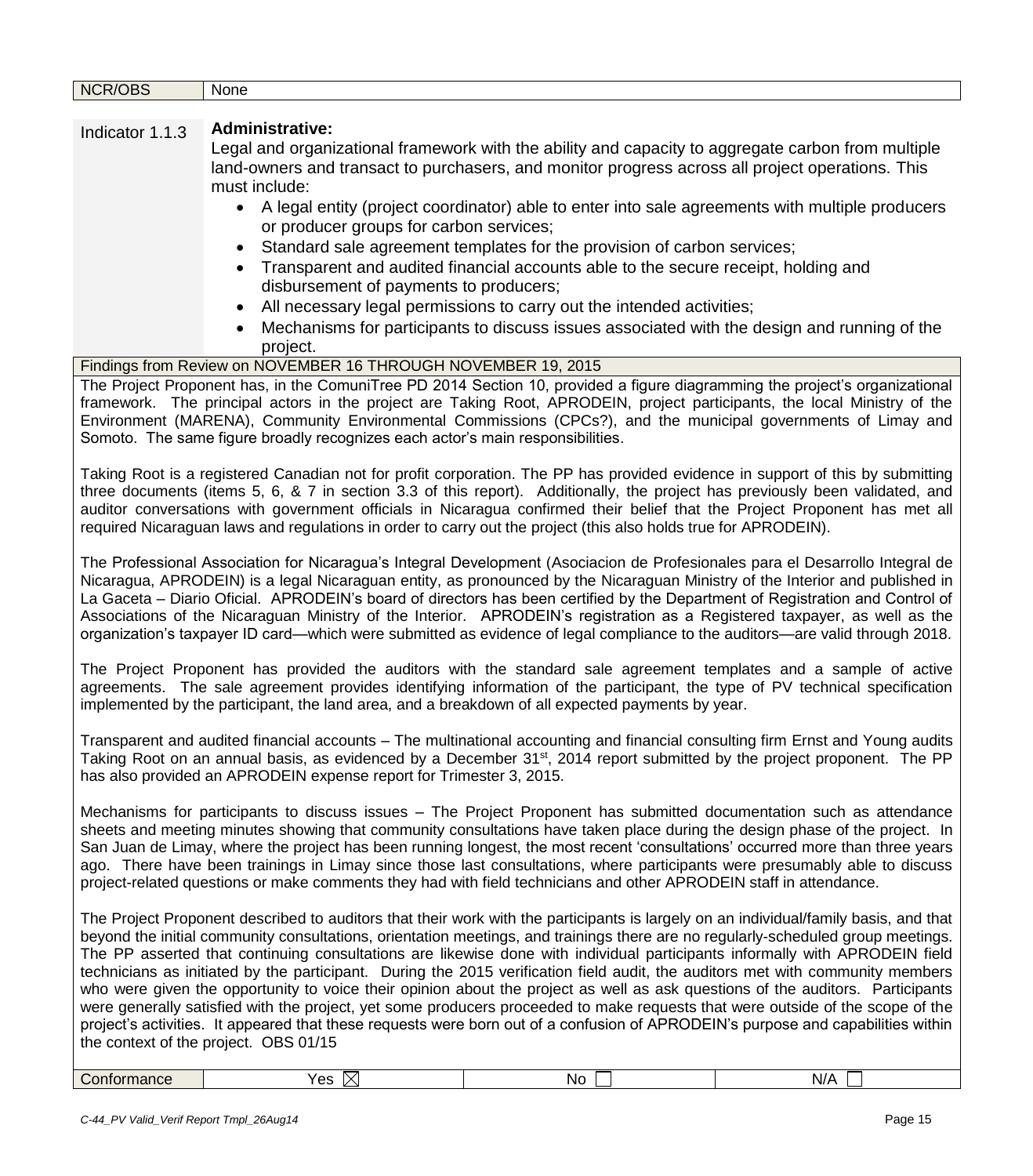## Indicator 1.1.4 **Technical:**

Able to assist producers in planning and implementing productive, sustainable and economically viable forestry and agroforestry systems, and provide support for silvicultural and other management operations.

## Findings from Review on NOVEMBER 16 THROUGH NOVEMBER 19, 2015

Taking Root is headed by Kahlil Baker who has more than a decade of professional forestry experience. APRODEIN employees responsible for project design and field implementation each have a background in natural resources, and in some cases, come from participating communities. Community members reported to the 2015 verification auditors that they received regular visits by APRODEIN technicians. The field technicians were described as knowledgeable by project participants. The auditors met with a group of APRODEIN field technicians and monitoring specialists who were able to describe in detail the technical specifications, steps to implement each tech spec, and generally outline their roles and responsibilities.

Communities have been trained by APRODEIN staff, principally by the APRODEIN field technicians. The auditors visited a sample of more than ten Plan Vivos, where they observed each type of technical specification: mixed species forest plantation (MSFP—the predominate technical specification in the CommuniTree project), silvopastoral, and barrier plantings (e.g. live fences). The auditors witnessed these Plan Vivos in various stages of implementation, from the recently planted trees in participating Somoto communities to the sapling-pole stage trees found in participating Limay communities.

The Project Proponent made it known to the auditors during the 2015 verification audit that it is actively considering hiring a professional forester to carry out trainings and oversee project participants' plantation management and silvicultural activities as the trees mature. The Project Proponent has demonstrated its ability to assist communities in planning and implementing the forestry and agroforestry systems as described in the project's technical specifications.

| Confu<br>ાતાાડા                 | Yes<br>. .<br>$\sim$ | No | $\cdots$<br>. II<br>IV/ |
|---------------------------------|----------------------|----|-------------------------|
| 100 <sub>2</sub><br>NCR/<br>JBS | <b>None</b>          |    |                         |

#### Indicator 1.1.5 **Social:**

Able to select appropriate target groups, inform groups about the Plan Vivo System and the nature of carbon and ecosystem services and establish effective participatory relationships with producers

## Findings from Review on NOVEMBER 16 THROUGH NOVEMBER 19, 2015

The ComuniTree PD characterizes target project participants as having "long-term tenure rights to economically underutilized land that is in need of reforestation," have reasonable access to infrastructure, and the ability to implement the project without incurring conflict with their subsistence activities. The communities and individuals participating in the project that the auditors visited during the 2015 verification audit met these criteria.

Participating community members were able to describe the technical specifications through which they received scheduled payments. Project participants also demonstrated a basic understanding of ecosystem services, and how Payments for Ecosystem Services function.

As described in the CommuniTree PD, the APRODEIN modus operandi is "campesino a campesino" (farmer to farmer), where activities are demonstrated by qualified field technicians on a given participant's Plan Vivo, and then the participating farmers share their experiences performing the given activity.

#### The Project Proponent conforms to the standard.

| .<br>.                 |                          |    |            |  |
|------------------------|--------------------------|----|------------|--|
| $    -$<br>Conformance | ∨ ∆c<br>ັບ<br>$\sqrt{ }$ | No | £<br>$N$ / |  |
| )BS<br>NCR/G           | None                     |    |            |  |

## Indicator 1.1.6 **Social:**

Able to establish land-tenure rights through engaging with producers and other relevant organizations

## Findings from Review on NOVEMBER 16 THROUGH NOVEMBER 19, 2015

As discussed in Indicator 1.1.1 of this report, the Project Proponent utilizes the SCPIMS program database to document each project participant's land tenure, which is established by an officially notarized statement, all of which had been demonstrated to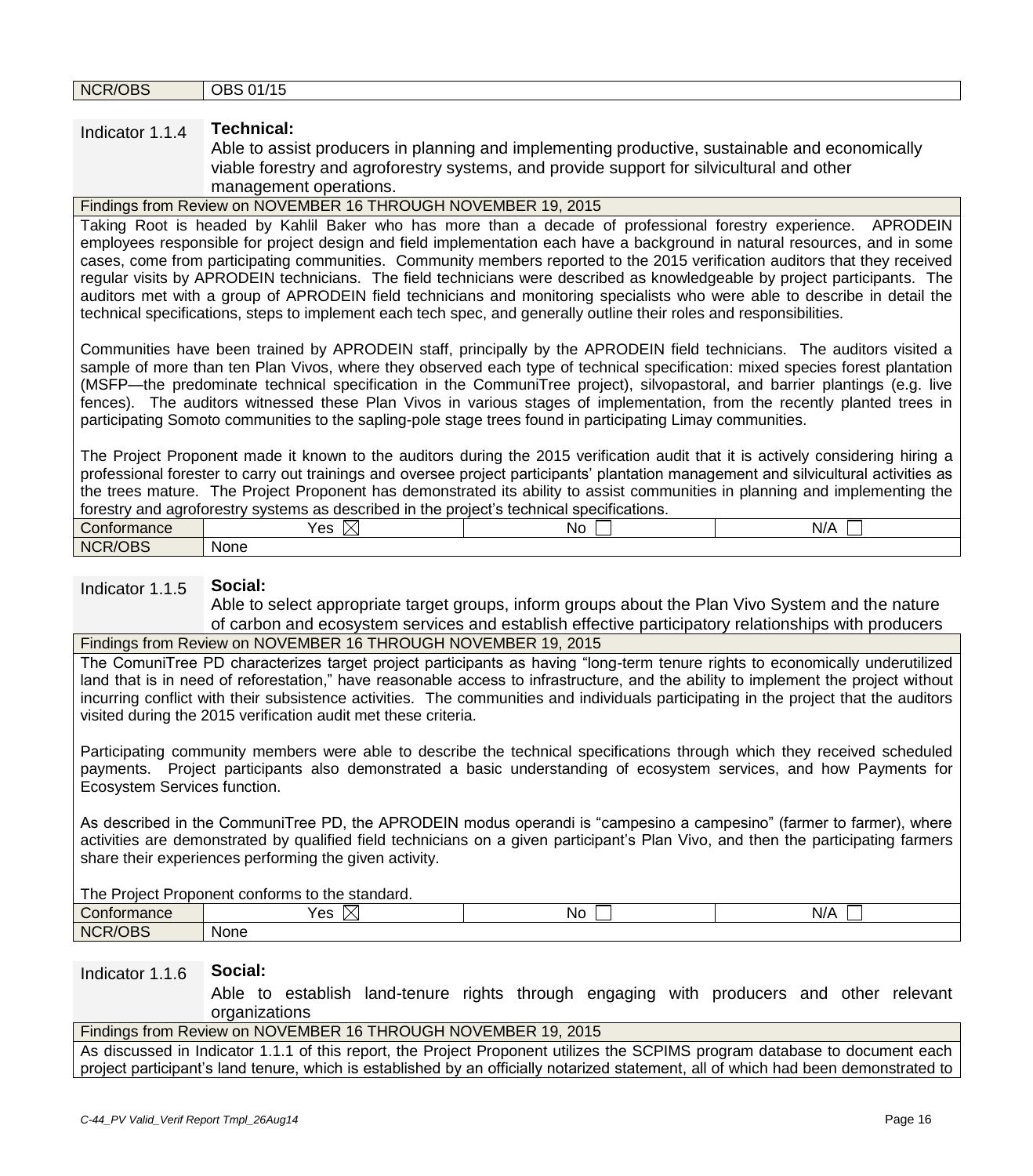| the<br>the<br>auditors during :<br>∵vısıt. |      |     |     |  |
|--------------------------------------------|------|-----|-----|--|
| $\sim$<br>Conformance                      | Yes  | NC. | N/F |  |
| <b>NCR/OBS</b>                             | None |     |     |  |

## Indicator 1.1.7 **Social:**

Able to consult producers effectively on a sustained basis

#### Findings from Review on NOVEMBER 16 THROUGH NOVEMBER 19, 2015

As noted under Indicator 1.1.3 above, the Project Proponent executes initial consultations with potential participants, then orients and trains the newly-integrated smallholders. There are also periodic trainings for participants, such as pruning trees at various stages of their growth. APRODEIN field technicians also regularly visit project participants to monitor progress, assist in tasks, troubleshoot issues, and consult with project participants. See also OBS 01/15.  $\begin{array}{ccc} \text{Conformance} & | & \text{Yes} \boxtimes & | & \text{No} \square & | & \text{N/A} \end{array}$ 

| NCR/OBS | $\overline{)$ OBS 01/15 |
|---------|-------------------------|

## Indicator 1.1.8 **Reporting:**

Projects must on an annual basis, according to the reporting schedule agreed with the Plan Vivo Foundation:

- Accurately report progress, achievements and problems experienced;
- Transparently report sales figures and demonstrate resource allocation in the interest of target groups.

| Findings from Review on NOVEMBER 16 THROUGH NOVEMBER 19, 2015                                                                  |                                                                             |                 |     |  |
|--------------------------------------------------------------------------------------------------------------------------------|-----------------------------------------------------------------------------|-----------------|-----|--|
| The Project Proponent has submitted annual reports detailing progress, achievements, challenges, and sales figures to the Plan |                                                                             |                 |     |  |
|                                                                                                                                | Vivo Foundation since 2010. These reports are available on the PVF website. |                 |     |  |
| Conformance                                                                                                                    | Yes $\boxtimes$                                                             | No <sub>1</sub> | N/A |  |
| NCR/OBS                                                                                                                        | <b>None</b>                                                                 |                 |     |  |

## **Principle: Carbon Benefits**

#### **Criteria: Carbon benefits are calculated using recognized carbon accounting methodologies and conservative estimates of carbon uptake/storage that take into account risks of leakage and reversibility.**

## Indicator 2.1.1 Carbon benefits are measured against a clear and credible **carbon baseline**.

Findings from Review on NOVEMBER 16 THROUGH NOVEMBER 19, 2015

The project's baseline scenario is the continuation of the agricultural-pasture-fallow cycle currently in place. Fallow periods have grown shorter owing to increasing populations, shorter crop rotations, and decreasing soil fertility.

The Project Proponent estimated baseline carbon stocks for the CommuniTree Carbon Program in 2011 for San Juan de Limay, and 2014 for Somoto. As site selection does not differ for implementing any of the technical specifications, the methodologies used to estimate baseline carbon stocks and results are the same for all three specifications. A combination of remote sensing, field work (the biomass survey), and data processing were performed to estimate baseline carbon stocks. The project accounts for aboveground woody biomass and belowground woody biomass; coarse woody debris is excluded from baseline estimations, as the project expects it is likely to be negligible. The result is that there is close to zero woody biomass in agricultural and pasture lands, and between 5.34 and 7.46 tCO2e per hectare under the 'bushy vegetation' (fallow) cover class in Somoto and San Juan de Limay, respectively.

Tree growth and yield is quantified by species, using allometric equations developed in peer reviewed studies (as well as IPCC data) for some species and research conducted by the Project Proponent to develop site specific formulas for lesser-researched studies. The proper assortment of species is then input in to excel models for each technical specification. Each model accounts for mortality and clearly models the growth and yield of a hectare of the species in question for the technical specification it is modelling. The Project Proponent described the excel carbon modelling to the auditors at length and detail during the 2015 verification audit. The three models, one for each technical specification, are clear, and logically estimate tons of CO2 equivalents for the duration of the project lifetime. The project began in 2010 and has calculated a GHG removal of 10,956 tCO2e over the course of the 2010-2014 monitoring period. The project has a lifetime of 50 years, and estimates it will remove 301,887 tCO2e over the course of the project lifetime on the 866 planted hectare equivalents. Though the net per-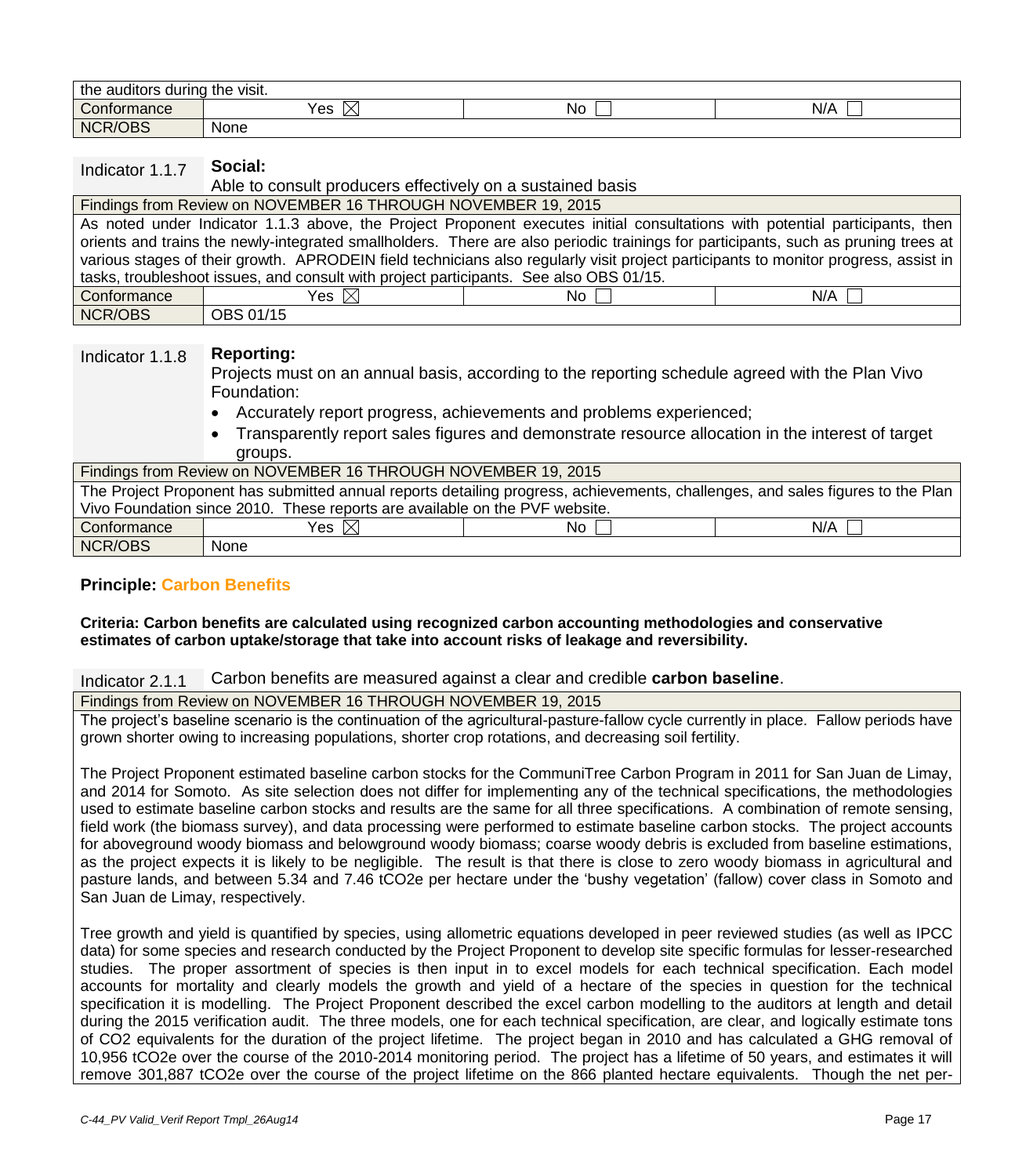hectare average carbon benefit varies depending on the given technical specification, each land use system under the project expects to reach the net reduction/removal between the  $15<sup>th</sup>$  and  $16<sup>th</sup>$  growing years after planting.

The auditors visited more than ten Plan Vivos during the 2015 verification audit and took samples. The auditors observed that the correct species were used in the relevant technical specification, spacing between trees was both adequate and as planned, and that steps had been taken to protect the planted trees—barbed wire had been given by the PP to the producers to keep out livestock and other potentially damaging agents, and the PP stipulated to producers (who later confirmed) that they were strongly advised against allowing livestock to enter reforested parcels before trees were of a size where trampling and animal browsing posed threats to their survival. Some plots visited in San Juan de Limay (the older of the two project areas) have begun their pruning regime. Parcels in both project areas also evidenced weeding by project participants. The Project Proponent has a clear schedule of activities, assigning tasks such as weeding to project participants on given years and specific times of the year. However, some parcels visited were less well-maintained, with early seral vegetation beginning to crowd the planted trees. OBS 02/15

The Project Proponent has demonstrated conformance to the standard.

| $\sim$<br>Conformance                     | Yes                                          | No | . .<br>N//<br>$\overline{\phantom{a}}$ |
|-------------------------------------------|----------------------------------------------|----|----------------------------------------|
| $\sim$ $\sim$ $\sim$<br><b>NCR</b><br>DB2 | <b>OBS</b><br>$0.011$ $-$<br>.<br>UZ.<br>ט ו |    |                                        |

Indicator 2.1.2 Carbon benefits are **additional**, i.e. the project and activities supported by the project could not have happened were it not for the availability of carbon finance. Specifically, this means demonstrating, as a minimum:

- The project does not owe its existence to legislative decrees or to commercial land-use initiatives likely to have been economically viable in their own right without payments for ecosystem services; and
- In the absence of project development funding and carbon finance, financial, social, cultural, technical, ecological or institutional barriers would have prevented the project activity.

## Findings from Review on NOVEMBER 16 THROUGH NOVEMBER 19, 2015

Additionality is tested in each of the project's technical specification documents. The PP conducts a barrier analysis that adequately demonstrates an inherent lack of technical expertise, funding, similar programs in the region off which to model itself, institutional support, nor are any of the tech specs common practice.

Auditor conversations with the government agencies visited during the 2015 verification audit confirmed that Taking Root/APRODEIN's reforestation project is unique in Nicaragua. Government officials confirmed that neither the project proponent nor its participants are obliged by law to undertake the CommuniTree activities. The 2015 verification audit also revealed that project participants were actively learning throughout the project implementation process, as there was insufficient local expertise to design and run such a project in absence of Taking Root and APRODEIN. Community members also confirmed lack of internal funding for these activities, nor did they have ample enough institutional support from government agencies.

Further, the Project Proponent is both implementing and exploring the possible inclusion of a host of other activities, such as a small saw mill, a wood shop specializing in small diameter wood products, and 'green charcoal'.

| : proiect activities are additional.<br>The project demonstrates conformance; |                        |  |  |  |
|-------------------------------------------------------------------------------|------------------------|--|--|--|
| Contormance                                                                   | Yes<br>Nc<br>N/P<br>∧∣ |  |  |  |
| <b>NCR/OBS</b>                                                                | <b>None</b>            |  |  |  |

## Indicator 2.1.3 **Permanence:**

Potential risks to permanence of carbon stocks are identified in project technical specifications and effective mitigation measures implemented into project design, management and reporting procedures.

Findings from Review on NOVEMBER 16 THROUGH NOVEMBER 19, 2015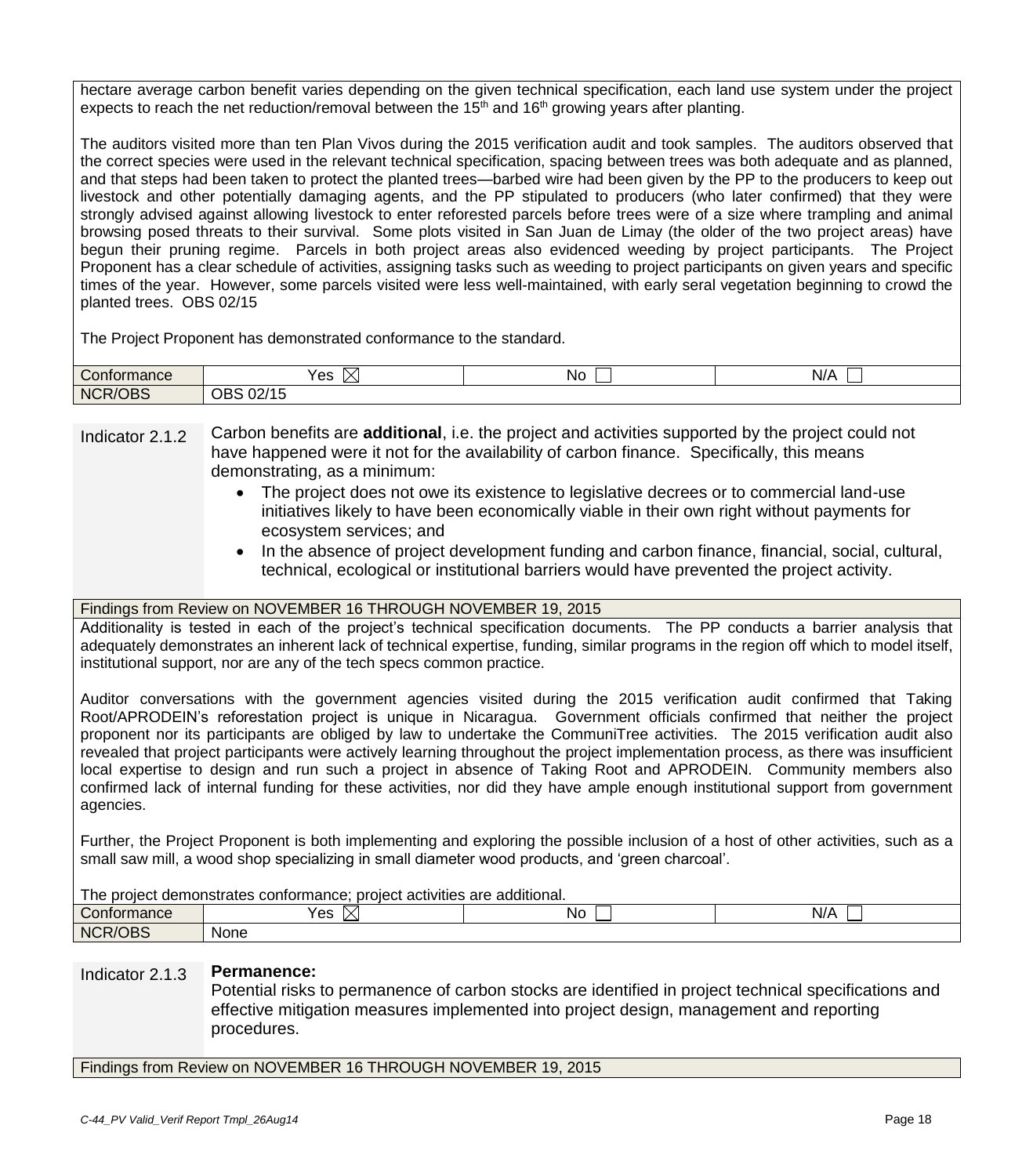Risks to permanence and their associated mitigation strategies are mainly identified in the PD. Risks include land claim disputes, project inviable in the long term due to lack of resources/skills/expertise, and pests and diseases. Mitigation strategies include collaboration with the municipality to ensure clear land tenure, careful selection of program staff and training, and careful selection of tree species. The auditors are able to confirm that the Project Proponent has developed and maintained relationships with local government officials, staff appear to have received sufficient training to guide project activities as needed, and that the species selection has resulted in native, robust tree species. Also, the remainder of identified risks have been adequately mitigated. Lastly, Plan Vivo requires a minimum 10% risk buffer; the CommuniTree Carbon Program has established a 15% risk buffer.

The Project Proponent is aware of a pest that has caused limited damage to planted trees. The auditors were shown a tree in a one-year-old silvopastoral parcel whose roots had been burrowed, possibly by a wood-boring beetle, damaging the individual such that it died. The Project Proponent stated that they had not researched this pest much, and supposed that such incidences would be recorded for tracking purposes. OBS 03/15

In 2014 The CommuniTree Carbon Program and Nicaragua as a whole suffered an uncharacteristically extreme drought. Subsequently, a delayed and irregular rainy season demanded supplemental activities to protect seedlings in nurseries and those that had been recently planted. Nevertheless, that year's seasonal unpredictability resulted in high tree mortality in the more recently planted cohorts. As per project SOP, the project areas that experienced tree mortality in 2014 were re-planted during the 2015 planting year, only to undergo a second, similarly severe drought. In sum, the two years of drought impacted 37.09 hectare equivalents of land enrolled in the CommuniTree Carbon Program Project such that the landowners decided not to replant.

To address the issue of stakeholders dropping out of the project, the Project Proponent will be drawing from the project's risk buffer rather than compensating for the losses by replanting a third time. The risk buffer that the Project Proponent has established through the Plan Vivo Foundation that deducts 15% of saleable offsets to enter a pool with all other Plan Vivo projects across the world to insure against potential "force majeure" events such as severe drought. To date, Taking Root had not needed to utilize the risk buffer as the PP was able to replace its losses by replanting. Thus, in 2015 Taking Root had to draw from the risk buffer for 37.09 hectares of land or 10,991 tCO2e worth of carbon credits. This is discussed at length in the 2015 CommuniTree Carbon Program Annual Report to Plan Vivo, and the Plan Vivo Foundation has approved this course of action.

| Conformance    | Yes<br>$\sim$               | No | $\cdot$ $\cdot$<br>N/A |
|----------------|-----------------------------|----|------------------------|
| <b>NCR/OBS</b> | OBS<br>0.011E<br>וכט<br>ں ו |    |                        |

## Indicator 2.1.4 **Permanence:**

Producers enter into legal sale agreements with the project coordinator agreeing to maintain activities, comply with the monitoring, implement management requirements and re-plant trees felled or lost.

| Findings from Review on NOVEMBER 16 THROUGH NOVEMBER 19, 2015                                                             |                                                                                                                                |  |  |  |
|---------------------------------------------------------------------------------------------------------------------------|--------------------------------------------------------------------------------------------------------------------------------|--|--|--|
| As discussed under Indicator 1.1.3 of this report, the Project Proponent has provided the auditors with the standard sale |                                                                                                                                |  |  |  |
|                                                                                                                           | agreement templates and a sample of active agreements. The sale agreement provides identifying information of the              |  |  |  |
|                                                                                                                           | participant, the type of PV technical specification implemented by the participant and the entailing agreed-upon activities to |  |  |  |
| implement the technical specifications, the land area, and a breakdown of all expected payments by year.                  |                                                                                                                                |  |  |  |
| Conformance                                                                                                               | Yes $\boxtimes$<br>No I<br>N/A                                                                                                 |  |  |  |
| NCR/OBS                                                                                                                   | <b>None</b>                                                                                                                    |  |  |  |

## Indicator 2.1.5 **Permanence:**

As a minimum, a 10% risk buffer is deducted from the saleable carbon of each producer, where the level of buffer is recommended in the technical specifications according to the level of risk identified, and subsequently reviewed annually following annual reporting.

| Findings from Review on NOVEMBER 16 THROUGH NOVEMBER 19, 2015                                                                  |                 |    |     |  |
|--------------------------------------------------------------------------------------------------------------------------------|-----------------|----|-----|--|
| The project implements a 15% risk buffer, which is automatically calculated and deducted in SCPIMS for each Plan Vivo prior to |                 |    |     |  |
| generating PP sale agreements with project participants.                                                                       |                 |    |     |  |
| Conformance                                                                                                                    | Yes $\boxtimes$ | No | N/A |  |
| NCR/OBS                                                                                                                        | <b>None</b>     |    |     |  |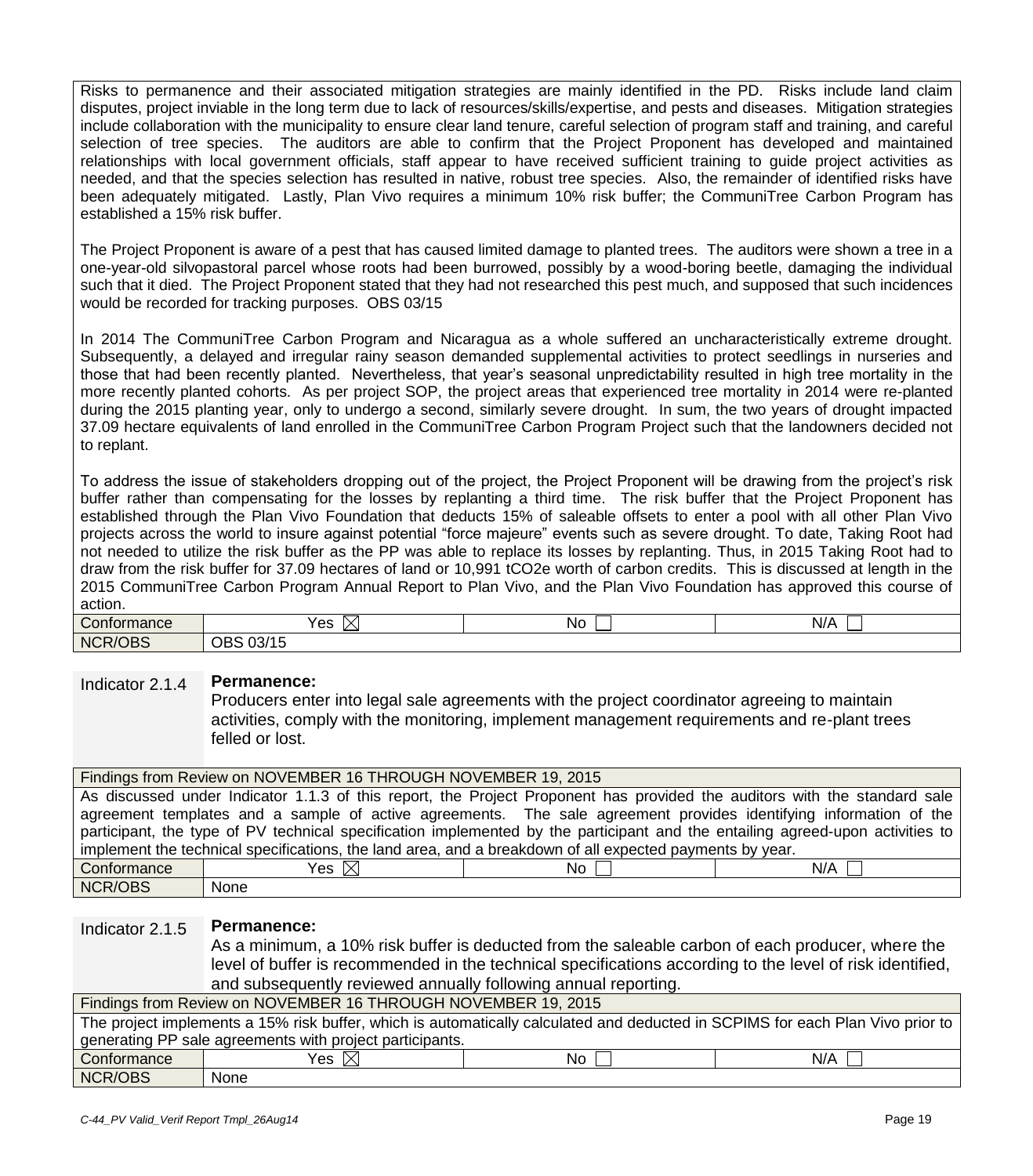Indicator 2.1.6 Potential sources of **leakage** have been identified and effective mitigation measures implemented.

|  | Findings from Review on NOVEMBER 16 THROUGH NOVEMBER 19, 2015 |
|--|---------------------------------------------------------------|
|  |                                                               |

|                                                                                                                                   | The principal potential sources of leakage identified by the Project Proponent are displacement of agricultural                |  |       |         |  |
|-----------------------------------------------------------------------------------------------------------------------------------|--------------------------------------------------------------------------------------------------------------------------------|--|-------|---------|--|
|                                                                                                                                   | activity/pastureland, increased harvesting to meet demand for timber/posts, and increased fuelwood collection. The auditors    |  |       |         |  |
|                                                                                                                                   | observed, as described in the PD and technical specifications, that the PP mitigates these potential sources of leakage by     |  |       |         |  |
|                                                                                                                                   | providing technical support for the development of each Plan Vivo, monitoring with occasional remote sensing, incorporation of |  |       |         |  |
| species with leaves that contain high nutritional value, and implementing plantations that over time provide a sustainable source |                                                                                                                                |  |       |         |  |
| of timber and posts.                                                                                                              |                                                                                                                                |  |       |         |  |
| Conformance                                                                                                                       | Yes $\boxtimes$                                                                                                                |  | No II | $N/A$ 1 |  |
| NCR/OBS                                                                                                                           | None                                                                                                                           |  |       |         |  |

## Indicator 2.1.7 Carbon sales are **traceable** and recorded in the database.

| Findings from Review on NOVEMBER 16 THROUGH NOVEMBER 19, 2015                                                               |                 |    |     |
|-----------------------------------------------------------------------------------------------------------------------------|-----------------|----|-----|
| The Project Proponent utilizes the SCPIMS program it developed to record carbon sales in its database. Please see Indicator |                 |    |     |
| 1.1.1 of this report for more on SCPIMS.                                                                                    |                 |    |     |
| Conformance                                                                                                                 | Yes $\boxtimes$ | No | N/A |
| NCR/OBS                                                                                                                     | None            |    |     |

Indicator 2.1.8 Project has an effective process for **monitoring** the continued delivery of the ecosystem services, where:

- Monitoring is carried out against **targets** specified in technical specifications;
- Monitoring is carried out accurately using **indicators** specified in technical specifications;
- Monitoring is accurately documented and **reported** to the entity responsible for disbursing payments to producers;
- **Corrective actions** are prescribed and recorded where targets are not met, and followed up in subsequent monitoring.

## Findings from Review on NOVEMBER 16 THROUGH NOVEMBER 19, 2015

The CommuniTree PD Section E.1 has a table showing indicators and measurements to be made when conducting monitoring activities. Each project participant's Plan Vivo has systematically distributed 7m radius permanent sampling plots that are used for monitoring purposes. During the 2015 verification audit field technicians were able to demonstrate the monitoring procedure. Variables measured are height, DBH, point of measurement, # of trees, species, location of tree, condition dead/alive, requires clearing, requires pruning, and the crown diameter. These metrics serve as the basis for the distribution of payments. Data is entered in to the SCPIMS database which, given a desired operation, may automatically generate reports based on monitoring data as well as calculate payments and generate receipts for smallholders. For each indicator there is a target and a threshold to meet. Producers that meet the threshold will earn 50% of the specified payment; producers that meet the target will earn 100% of the specified payment. Producers that do not meet the target are informed of what they need to do in order to comply with the project and, once compliance is demonstrated, receive the remainder of the specified payment on the following annual payment date.

| $\sim$<br>Conformance | Yes⊹         | No | N/A |
|-----------------------|--------------|----|-----|
| <b>NCR/OBS</b>        | None<br>____ |    |     |

## Indicator 2.1.9 Producers **draw up Plan Vivos** as part of a voluntary and participatory process that ensures proposed land-use activities:

- Are clear, appropriate and consistent with approved technical specifications for the project;
- Will not cause producers' overall agricultural production or revenue potential to become unsustainable or unviable.

## Findings from Review on NOVEMBER 16 THROUGH NOVEMBER 19, 2015

Taking Root submitted a sample of Plan Vivo maps drawn by project participants. Each of the PV maps had identifying information about the producer, and illustrated basic characteristics about the participants' properties, including the location and type of their chosen PV technical specification. The PDD and each of the technical specifications (Documents 1-4) contain a brief section outlining how producers' overall agricultural production will not become unsustainable as a result of project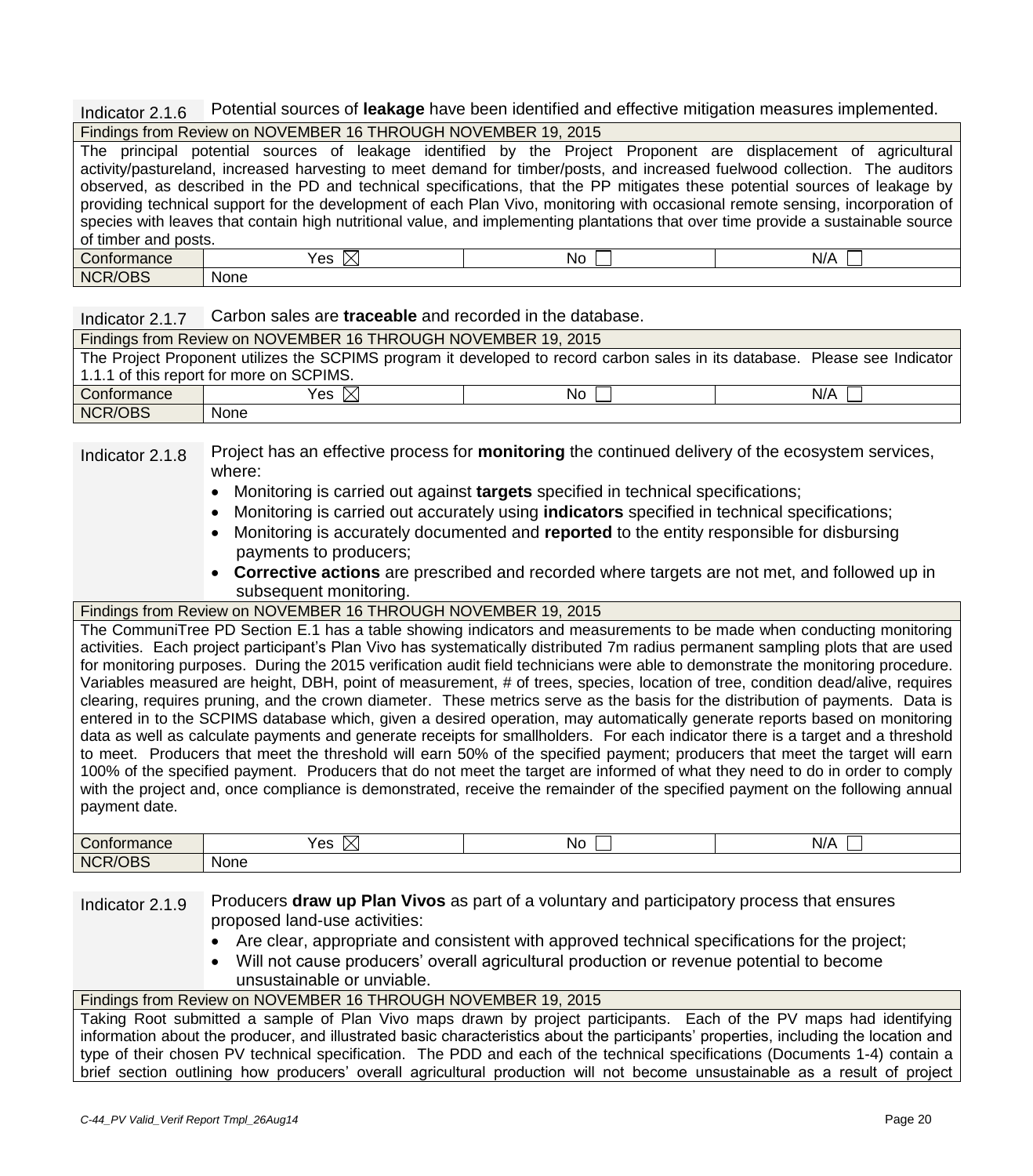| activities.           |           |    |     |
|-----------------------|-----------|----|-----|
| $\sim$<br>Conformance | Yes<br>IX | No | N/A |
| <b>NCR/OBS</b>        |           |    |     |

Principle: **Ecosystem benefits**

#### Indicator 3.1.1 Planting activities are restricted to **native and naturalised species**.

|                                                                                                                                | Findings from Review on NOVEMBER 16 THROUGH NOVEMBER 19, 2015                                                                   |      |     |
|--------------------------------------------------------------------------------------------------------------------------------|---------------------------------------------------------------------------------------------------------------------------------|------|-----|
| The project uses a selection of Caesalpinia velutina, Swietenia humilis, Bombacopsis quinata, Gliricidia sepium, Albizia saman |                                                                                                                                 |      |     |
|                                                                                                                                | tree species for the technical specifications. Based on internet research, the auditors confirmed that these species are indeed |      |     |
| native to Nicaragua.                                                                                                           |                                                                                                                                 |      |     |
| Conformance                                                                                                                    | Yes $\boxtimes$                                                                                                                 | No I | N/A |
| NCR/OBS                                                                                                                        | None                                                                                                                            |      |     |

## Indicator 3.1.2 Naturalized (i.e. non-invasive) species are eligible only where they can be shown to have compelling livelihood benefits and:

- Producers have clearly expressed a wish to use this species;
- The areas involve are not in immediate proximity to conservation areas or likely to have any significant negative effect on biodiversity;
- The activity is still additional i.e. the producers in the area are not doing this activity or able to do this activity without the intervention and support of the project;
- The activity will have no harmful effects on the water-table.

| Findings from Review on NOVEMBER 16 THROUGH NOVEMBER 19, 2015 |      |    |           |
|---------------------------------------------------------------|------|----|-----------|
| Not applicable, as the project utilizes only native species.  |      |    |           |
| Conformance                                                   | Yes  | No | N/A<br>IX |
| NCR/OBS                                                       | None |    |           |

## Indicator 3.1.3 Wider **ecological impacts** have been identified and considered expressly including impacts on local and regional biodiversity and impacts on watersheds.

| Findings from Review on NOVEMBER 16 THROUGH NOVEMBER 19, 2015                                                                 |                                                                                                                                 |      |     |
|-------------------------------------------------------------------------------------------------------------------------------|---------------------------------------------------------------------------------------------------------------------------------|------|-----|
| The PP has considered the ecological impacts associated with the project activities. In general, by increasing native tree    |                                                                                                                                 |      |     |
| species forest cover the PP expects to increase existing habitat, improve groundwater retention, reduce soil erosion and      |                                                                                                                                 |      |     |
|                                                                                                                               | improve soil fertility, and improve air quality. The project has a dedicated biodiversity monitoring specialist who has created |      |     |
| laminated sheets of common and rare species for the dry tropical forests of western Nicaragua. The specialist has developed a |                                                                                                                                 |      |     |
| tracking spreadsheet to take note of the location and quantity of fauna sightings.                                            |                                                                                                                                 |      |     |
| <b>Conformance</b>                                                                                                            | Yes $\boxtimes$                                                                                                                 | No L | N/A |
| NCR/OBS                                                                                                                       | None                                                                                                                            |      |     |

## Principle: **Livelihood Benefits**

Indicator 4.1.1 Project has undergone a **producer/community-led planning process** aimed at identifying and defining sustainable land-use activities that serve the community's needs and priorities.

#### Findings from Review on NOVEMBER 16 THROUGH NOVEMBER 19, 2015 At the project's inception community members and APRODEIN conducted a participatory threat analysis to determine the root causes of deforestation and forest degradation in the region. Together they identified suitable land-use practices to address the causes of deforestation and improve their livelihoods. The Project Proponent has submitted meeting minutes from this participatory exercise from 2009, as well as documents from other early consultations and trainings. In addition, project participants confirmed to the auditors that they were asked what they wanted from the project during the initial planning phases. The end result are the three technical specifications implemented in the CommuniTree Carbon Program. Conformance  $Yes \boxtimes$  No  $\Box$  No  $\Box$  N/A NCR/OBS None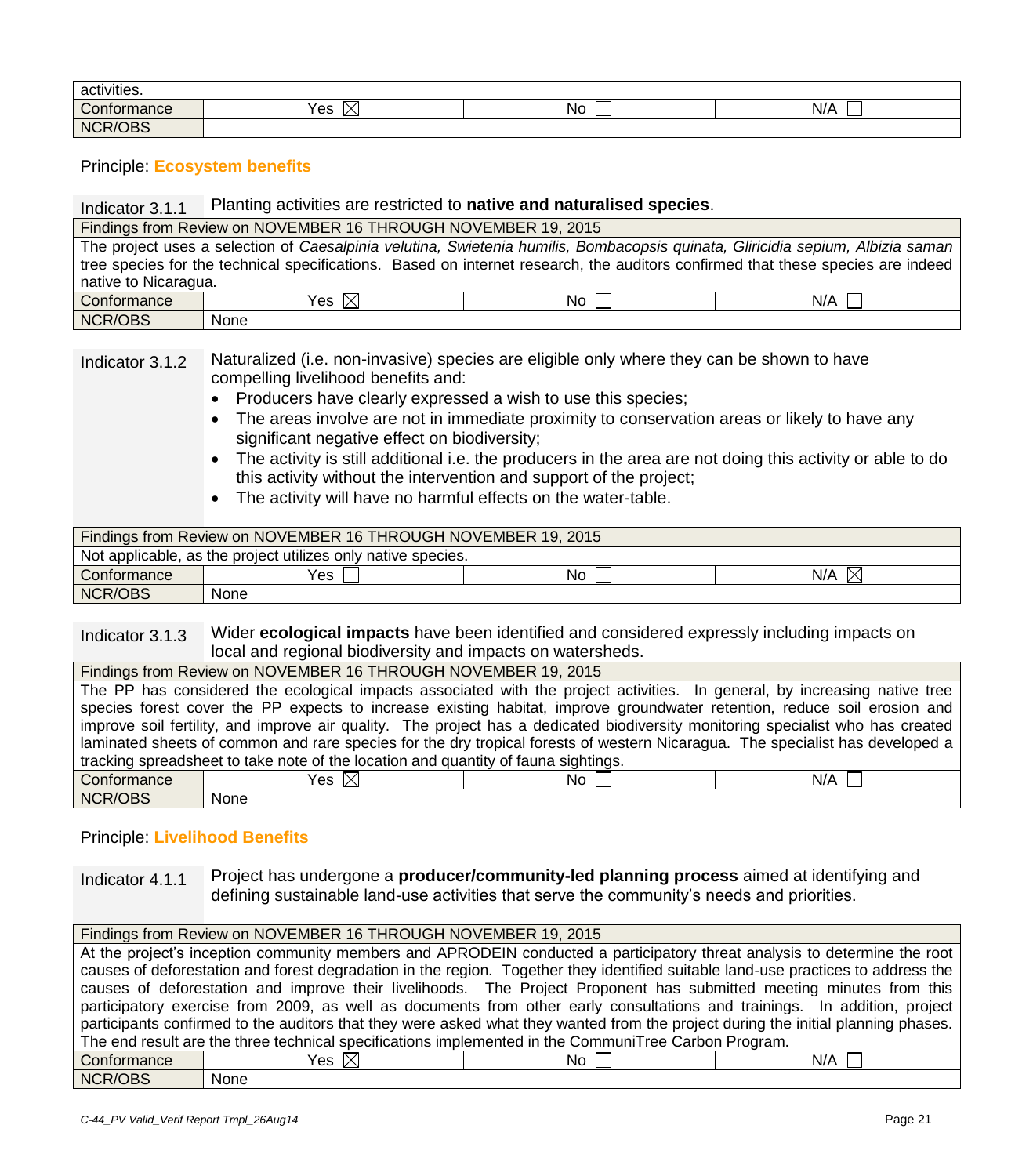#### Indicator 4.1.2 Mechanisms are in place for continued training of producers and participation by producers in project development.

|                                                                                                                                       | Findings from Review on NOVEMBER 16 THROUGH NOVEMBER 19, 2015                                                                    |      |       |
|---------------------------------------------------------------------------------------------------------------------------------------|----------------------------------------------------------------------------------------------------------------------------------|------|-------|
|                                                                                                                                       | There are periodic trainings for participants, such as pruning trees at various stages of their growth. The Project Proponent    |      |       |
|                                                                                                                                       | submitted electronic documents containing training minutes and attendance lists of producer trainings. The auditors confirmed    |      |       |
|                                                                                                                                       | with project participants in San Juan de Limay that they had recently been trained how to prune their trees. In Somoto, where    |      |       |
|                                                                                                                                       | the project is younger, participants are receiving initial trainings such as planting and tree maintenance, and how to construct |      |       |
| and care for tree nurseries. The project participant informed the auditors that they are actively seeking to hire a professional      |                                                                                                                                  |      |       |
| forester and that this person would likely participate in and lead producer trainings, especially as the project approaches its first |                                                                                                                                  |      |       |
| harvests.                                                                                                                             |                                                                                                                                  |      |       |
| Conformance                                                                                                                           | Yes $\boxtimes$                                                                                                                  | No L | N/A I |
| NCR/OBS                                                                                                                               | None                                                                                                                             |      |       |

Indicator 4.1.3 Project has procedures for entering into **sale agreements** with producers based on saleable carbon from Plan Vivos, where:

- Producers have recognized carbon ownership via tenure or land-use rights;
- Agreements specify quantity, price, buyer, payment conditions, risk buffer, and monitoring milestones;
- An equitable system is in place to determine the share of the total price which is allocated to the producer;
- Producers enter into sale agreements voluntarily.
- Findings from Review on NOVEMBER 16 THROUGH NOVEMBER 19, 2015

|                                                                                                                               | As discussed under Indicator 1.1.3 above, the Project Proponent has provided the auditors with the standard sale agreement     |      |     |
|-------------------------------------------------------------------------------------------------------------------------------|--------------------------------------------------------------------------------------------------------------------------------|------|-----|
| templates and a sample of active agreements. The sale agreement provides identifying information of the participant, the type |                                                                                                                                |      |     |
|                                                                                                                               | of PV technical specification implemented by the participant, the land area, and a breakdown of all expected payments by year. |      |     |
|                                                                                                                               | SCPIMS maintains copies of each project participant's notarized land tenure statements. The sale agreement also specifies      |      |     |
| quantity of land generating certificates, price per credit, as well as other specifications as mandated by the Plan Vivo      |                                                                                                                                |      |     |
|                                                                                                                               | Foundation. Producers told the auditors that they were not coerced in any way to enter in to sale agreements.                  |      |     |
| Conformance                                                                                                                   | Yes $\boxtimes$                                                                                                                | No I | N/A |
| <b>NCR/OBS</b>                                                                                                                |                                                                                                                                |      |     |

Indicator 4.1.4 Project has an effective and transparent process for the timely administration and recording of **payments to producers**, where:

- Payments are delivered in full when monitoring is successfully completed against milestones in sale agreements;
- Payments are recorded in the project database to ensure traceability of sales.

## Findings from Review on NOVEMBER 16 THROUGH NOVEMBER 19, 2015

The project's payment structure is simple and clearly laid out in each technical specification under Section 11.3 *Basis of Payments*. Payments are distributed to producers annually pending their compliance with the thresholds and targets.

Taking Root has developed the Smallholder Carbon Project Information Management System (SCPIMS) to track all project participants' profiles, store, monitor, and analyze participants' Plan Vivo data including tree growth and yield, generate certificate sales receipts, and more. The SCPIMS program is an effective tool against double-counting; as a further protective measure it generate records with unique IDs so as to ensure no double-counting occurs.

APRODEIN has implemented a system to back up their data and documents. Much information that could otherwise potentially be lost were the APRODEIN project offices to suffer a theft, fire, or other mishap are now safely stored digitally in a location other than the main project offices.

| $\sim$<br>Conformance                            | $\sqrt{c}$<br>$\sim$<br>ت ب | N | $\cdots$<br>N/A |
|--------------------------------------------------|-----------------------------|---|-----------------|
| $I \cap D C$<br>NC <sup>r</sup><br>:R/(<br>'' JB | <b>None</b>                 |   |                 |